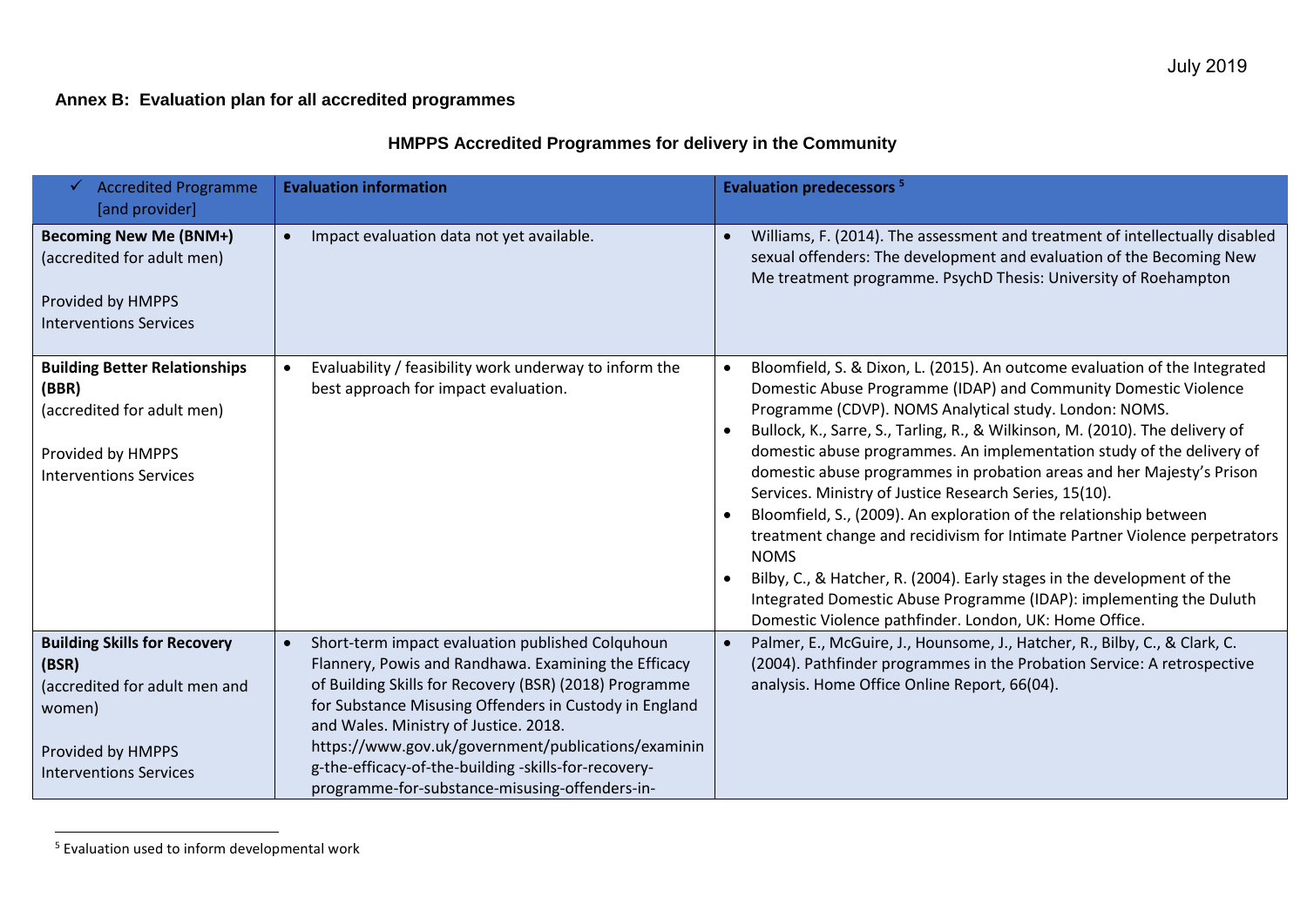|                                                                                                                                                           | custody                                                                                                                                                                                                                                                                                                                                                                                             |                                                                                                                                                                                                                                                                                                                                                                                                                                                                                                                                                                                                                                                                                                   |
|-----------------------------------------------------------------------------------------------------------------------------------------------------------|-----------------------------------------------------------------------------------------------------------------------------------------------------------------------------------------------------------------------------------------------------------------------------------------------------------------------------------------------------------------------------------------------------|---------------------------------------------------------------------------------------------------------------------------------------------------------------------------------------------------------------------------------------------------------------------------------------------------------------------------------------------------------------------------------------------------------------------------------------------------------------------------------------------------------------------------------------------------------------------------------------------------------------------------------------------------------------------------------------------------|
| <b>Drink Impaired Driving</b><br><b>Programme (DIDP)</b><br>(accredited for adult men and<br>women)<br>Provided by HMPPS<br><b>Interventions Services</b> | Palmer, E. J., Hatcher, R. M., McGuire, J., Bilby, C. A., &<br>$\bullet$<br>Hollin, C. R. (2012). The Effect on Reconviction of an<br>Intervention for Drink-Driving Offenders in the<br>Community. International journal of offender therapy<br>and comparative criminology, 56(4), 525-538.                                                                                                       |                                                                                                                                                                                                                                                                                                                                                                                                                                                                                                                                                                                                                                                                                                   |
| <b>Healthy Identity Interventions</b><br>(HII)<br>(accredited for adult men and<br>women)<br>Provided by HMPPS<br><b>Interventions Services</b>           | Dean, C., Lloyd, M., Keane, C., Powis, B., & Randhawa, K.<br>(2018). Intervening with Extremist Offenders - A Pilot<br>Study. HMPPS<br>https://assets.publishing.service.gov.uk/government/upl<br>oads/system/uploads/attachment_data/file/727966/Int<br>ervening with Extremist Offenders A Pilot Study.pdf<br>Short-term impact evaluation underway.<br>Impact evaluation data not yet available. |                                                                                                                                                                                                                                                                                                                                                                                                                                                                                                                                                                                                                                                                                                   |
| Horizon<br>(accredited for adult men)<br>Provided by HMPPS<br><b>Interventions Services</b>                                                               | Wilkinson, K., & Powis, B. (2019). A process study of the<br>$\bullet$<br>Horizon Programme. Ministry of Justice.<br>https://www.gov.uk/government/publications/a-<br>process-study-of-the-horizon-programme<br>Short-term outcome evaluation underway.<br>$\bullet$<br>Impact evaluation data not yet available.                                                                                   | Mews, A., DiBella, L., Purver, M. (2017). Impact evaluation of the prison-<br>based Core Sex Offender Treatment Programme, Ministry of Justice:<br>Ministry of Justice Analytical Series. ISBN 978-1-84099-783-5<br>Beech, A., Oliver, C., Fisher, D., & Beckett, R. (2005). STEP 4: The Sex<br>Offender Treatment Programme in prison: Addressing the offending<br>behaviour of rapists and sexual murders. University of Birmingham.<br>http://www.hmprisonservice.gov.uk/assets/documents/100013DBStep 4<br>SOTP report 2005.pdf<br>Friendship, C., Mann, R., & Beech, A. (2003). The prison-based Sex Offender<br>Treatment Programme - an evaluation. Home Office Research Findings:<br>205. |
| iHorizon<br>(accredited for adult men)<br>Provided by HMPPS<br><b>Interventions Services</b><br><b>Identity Matters</b>                                   | Short-term outcome evaluation underway.<br>$\bullet$<br>Impact evaluation data not yet available.<br>Randhawa-Horne, K., Horan, R. and Sutcliffe, P. Identity                                                                                                                                                                                                                                       |                                                                                                                                                                                                                                                                                                                                                                                                                                                                                                                                                                                                                                                                                                   |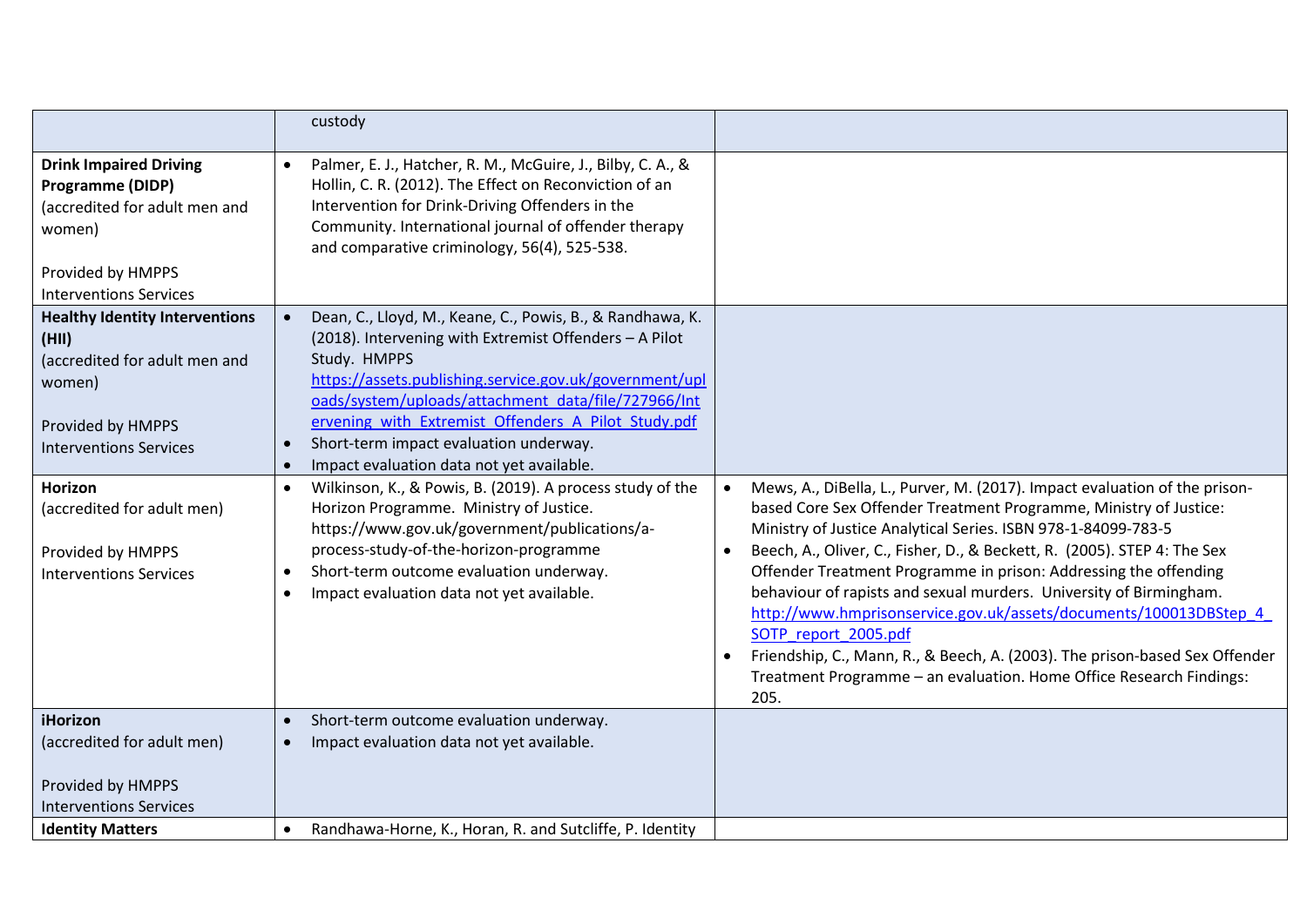| (accredited for adult men)       | Matters intervention for group and gang related                     |                                                                                            |
|----------------------------------|---------------------------------------------------------------------|--------------------------------------------------------------------------------------------|
|                                  | offenders in custody and community: findings from a                 |                                                                                            |
| Provided by HMPPS                | small-scale process study. (work underway and planned               |                                                                                            |
| <b>Interventions Services</b>    | to be published in due course)                                      |                                                                                            |
|                                  | Short term evaluation being planned for when revised                |                                                                                            |
|                                  | programme has rolled out                                            |                                                                                            |
|                                  | Impact evaluation data not yet available.<br>٠                      |                                                                                            |
| Kaizen (Community)               | No plans to roll out Kaizen in the community<br>$\bullet$           |                                                                                            |
| (accredited for adult men)       | No further evaluations currently planned.<br>$\bullet$              |                                                                                            |
|                                  |                                                                     |                                                                                            |
| Provided by HMPPS                |                                                                     |                                                                                            |
| <b>Interventions Services</b>    |                                                                     |                                                                                            |
| <b>New Me Strengths (NMS)</b>    | Impact evaluation data not yet available.<br>$\bullet$              |                                                                                            |
| (accredited for adult men)       |                                                                     |                                                                                            |
| Provided by HMPPS                |                                                                     |                                                                                            |
| <b>Interventions Services</b>    |                                                                     |                                                                                            |
| Living as New Me (LNM)           | Impact evaluation data not yet available.<br>$\bullet$              |                                                                                            |
| (accredited for adult men)       |                                                                     |                                                                                            |
|                                  |                                                                     |                                                                                            |
| Provided by HMPPS                |                                                                     |                                                                                            |
| <b>Interventions Services</b>    |                                                                     |                                                                                            |
| New Me MOT**                     |                                                                     |                                                                                            |
| <b>Resolve</b>                   | Evaluability / feasibility work underway to inform the<br>$\bullet$ | Hatcher, R. M., Palmer, E. J., McGuire, J., Hounsome, J. C., Bilby, C. A., &               |
| (accredited for adult men)       | best approach for impact evaluation                                 | Hollin, C. R. (2008). ggression replacement training with adult male                       |
|                                  |                                                                     | offenders within community settings: a reconviction analysis. The Journal of               |
| Provided by HMPPS                |                                                                     | Forensic Psychiatry & Psychology, 19(4), 517-532.                                          |
| <b>Interventions Services</b>    |                                                                     | Machin & Olivier (LSE) feasibility study (2008) of outcome evaluation for                  |
|                                  |                                                                     | CALM and ART commissioned by Analytical Services                                           |
| <b>Thinking Skills Programme</b> | Barnett, G. D. (2012). Gender-responsive programming:<br>$\bullet$  | Evaluation of young people version of predecessor programme: McCathie,<br>$\bullet$        |
| (accredited for adult men and    | a qualitative exploration of women's experiences of a               | G., (2015) A large scale analysis of the JETS programme using a model of                   |
| women)                           | gender-neutral cognitive skills programme. Psychology,              | clinically significant change. Doctoral thesis. University of Leicester                    |
|                                  | Crime & Law, 18(2), 155-176.                                        | Palmer, E. J., Hatcher, R. M., McGuire, J., & Hollin, C. R. (2015). Cognitive<br>$\bullet$ |
| Provided by HMPPS                | Evaluation of TSP: Travers, R. (2019, in preparation for            | skills programs for female offenders in the community: Effect on                           |
| <b>Interventions Services</b>    | release on .GOV.UK). A reconviction study of the                    | reconviction. Criminal justice and behaviour, 42(4), 345-360.                              |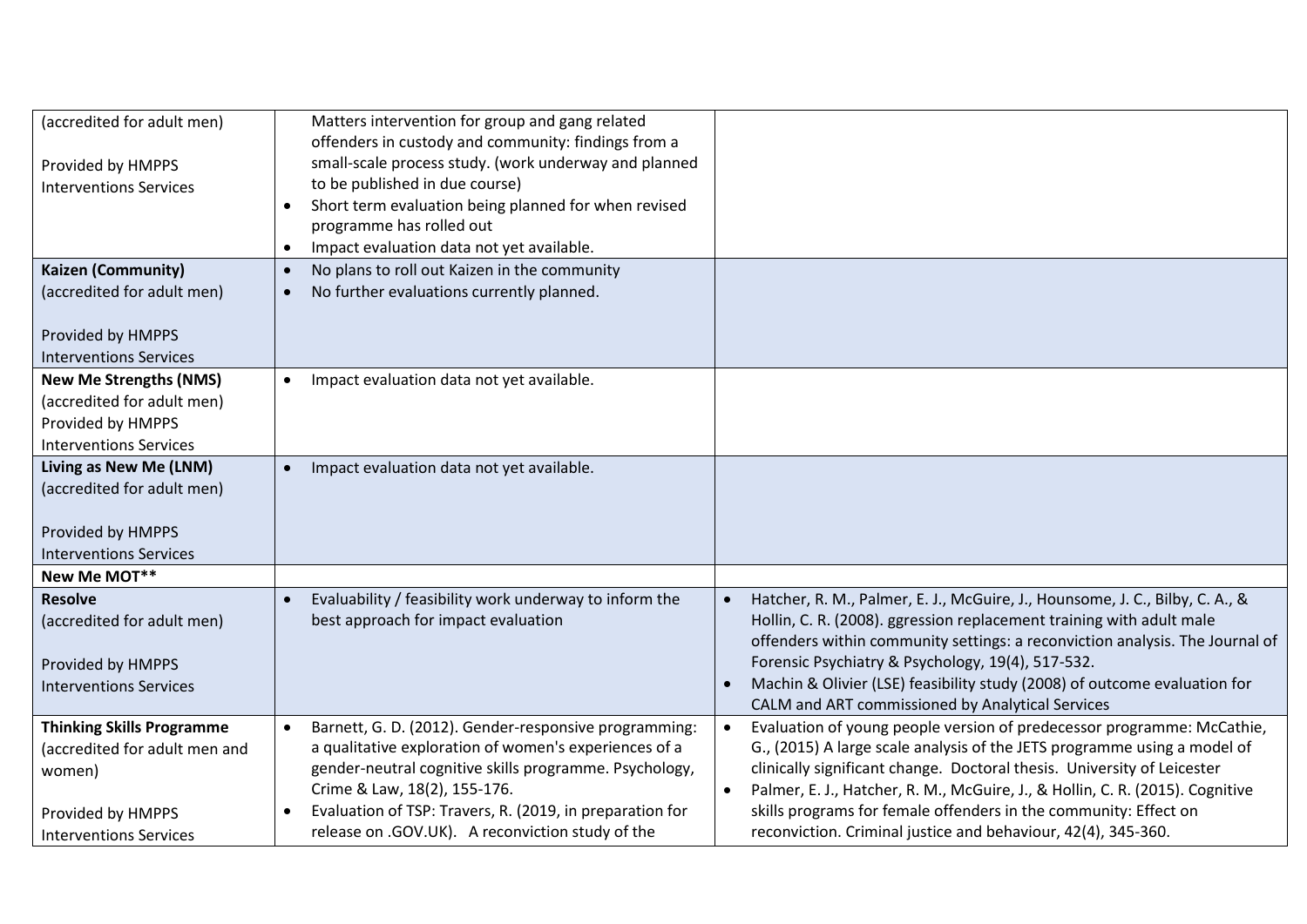| Thinking Skills Programme in the community. London:<br>Ministry of Justice. Published within doctoral thesis,<br>Travers, R (2016) Why what works works. Phd Thesis.<br>University of Leicester.<br>https://lra.le.ac.uk/bitstream/2381/43087/1/2016Trave<br>rsRPhD redacted.pdf<br>Impact evaluation data not yet available for the<br>community due to issues with CRC data. | Travers, R., Mann, R. E., & Hollin, C. R. (2014). Who benefits from cognitive<br>skills programs? Differential impact by risk and offense type. Criminal<br>Justice and Behavior, 41(9), 1103-1129.<br>Travers, R., Wakeling, H. C., Mann, R. E., & Hollin, C. R. (2013). Reconviction<br>following a cognitive skills intervention: An alternative quasi-experimental<br>methodology. Legal and Criminological Psychology, 18(1), 48-65.<br>Sadlier, G. (2010). Evaluation of the Impact of the HM Prison Service<br>Enhanced Thinking Skills Programme on Reoffending: Outcomes of the<br>Surveying Prisoner Crime Reduction (SPCR) Sample. Ministry of Justice<br>Research Series 19/10. London: Ministry of Justice.<br>McDougall, C., Perry, A.E., Clarbour, J., Bowles, R., & Worthy, G. (2009). |
|--------------------------------------------------------------------------------------------------------------------------------------------------------------------------------------------------------------------------------------------------------------------------------------------------------------------------------------------------------------------------------|--------------------------------------------------------------------------------------------------------------------------------------------------------------------------------------------------------------------------------------------------------------------------------------------------------------------------------------------------------------------------------------------------------------------------------------------------------------------------------------------------------------------------------------------------------------------------------------------------------------------------------------------------------------------------------------------------------------------------------------------------------------------------------------------------------|
|                                                                                                                                                                                                                                                                                                                                                                                | Evaluation of HM Prison Service Enhanced Thinking Skills Programme:<br>Report on the outcomes from a randomised controlled trial. Ministry of<br>Justice Research Series 3/09.<br>Hollin, C. R., McGuire, J., Hounsome, J. C., Hatcher, R. M., Bilby, C. A. L., &<br>Palmer, E.J. (2008). Cognitive skills offending behavior programs in the<br>community: A reconviction analysis. Criminal Justice and Behavior, 35, 269-<br>283.                                                                                                                                                                                                                                                                                                                                                                   |
|                                                                                                                                                                                                                                                                                                                                                                                | McGuire, J., Bilby, C. A. L., Hatcher, R. M., Hollin, C. R., Hounsome, J., &<br>Palmer, E. J. (2008). Evaluation of structured cognitive-behavioural<br>treatment programmes in reducing criminal recidivism. Journal of<br>Experimental Criminology, 4, 21-40.                                                                                                                                                                                                                                                                                                                                                                                                                                                                                                                                        |
|                                                                                                                                                                                                                                                                                                                                                                                | Palmer, E. J., McGuire, J., Hatcher, R. M., Hounsome, J. C., Bilby, C. A. L., &<br>Hollin, C. R.(2008). The importance of appropriate allocation to offending<br>behavior programs. International Journal of Offender Therapy and<br>Comparative Criminology, 52, 206-221.                                                                                                                                                                                                                                                                                                                                                                                                                                                                                                                             |
|                                                                                                                                                                                                                                                                                                                                                                                | Palmer, E. J., McGuire, J., Hounsome, J. C., Hatcher, R. M., Bilby, C. A. L., &<br>Hollin, C. R. (2007). Offending behaviour programmes in the community:<br>The effects on reconviction of three programmes with adult male<br>offenders. Legal and Criminological Psychology, 12, 251-264.                                                                                                                                                                                                                                                                                                                                                                                                                                                                                                           |
|                                                                                                                                                                                                                                                                                                                                                                                | Matrix & Jerry Lee centre 2006 feasibility study for impact evaluation<br>ETS/Think First - unpublished paper commissioned by HO RDS                                                                                                                                                                                                                                                                                                                                                                                                                                                                                                                                                                                                                                                                   |
|                                                                                                                                                                                                                                                                                                                                                                                | Hollin, C., Palmer, E., McGuire, J., Hounsome, J., Hatcher, R., Bilby, C., &<br>Clark, C. (2004). Pathfinder programmes in the Probation Service: A<br>retrospective analysis. Home Office Online Report, 66(04).                                                                                                                                                                                                                                                                                                                                                                                                                                                                                                                                                                                      |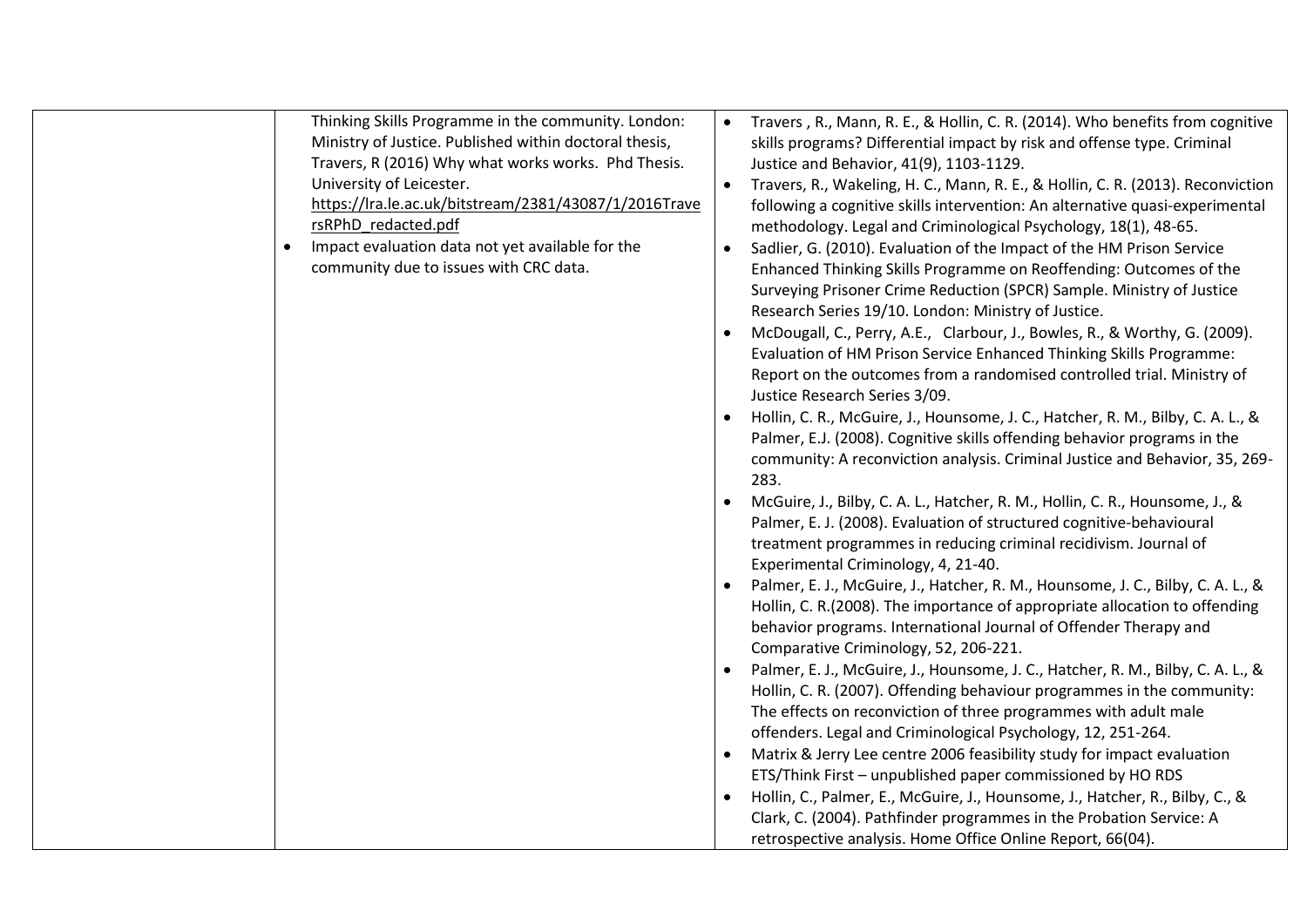| Falshaw, L., Friendship, C., Travers, R., & Nugent, F. (2003). Searching for<br>'What Works': an evaluation of cognitive skills programmes. Home Office<br>Research Findings 206. London: Home Office.                                                                                                                                                                                                                                                                                      |
|---------------------------------------------------------------------------------------------------------------------------------------------------------------------------------------------------------------------------------------------------------------------------------------------------------------------------------------------------------------------------------------------------------------------------------------------------------------------------------------------|
| Friendship, C., Blud, L., Erikson, M., Travers, R. & Thornton, D. (2003)<br>Cognitive-behavioural treatment for imprisoned offenders: An evaluation of<br>HM Prison Service's cognitive skills programmes. Legal and Criminological<br>Psychology, 8, 103-114.<br>Evaluation of predecessor programme: Friendship, C., Blud, L., Erikson, M.<br>& Travers, R. (2002). An evaluation of cognitive behavioural treatment for<br>prisoners. Home Office Findings No. 161. London: Home Office. |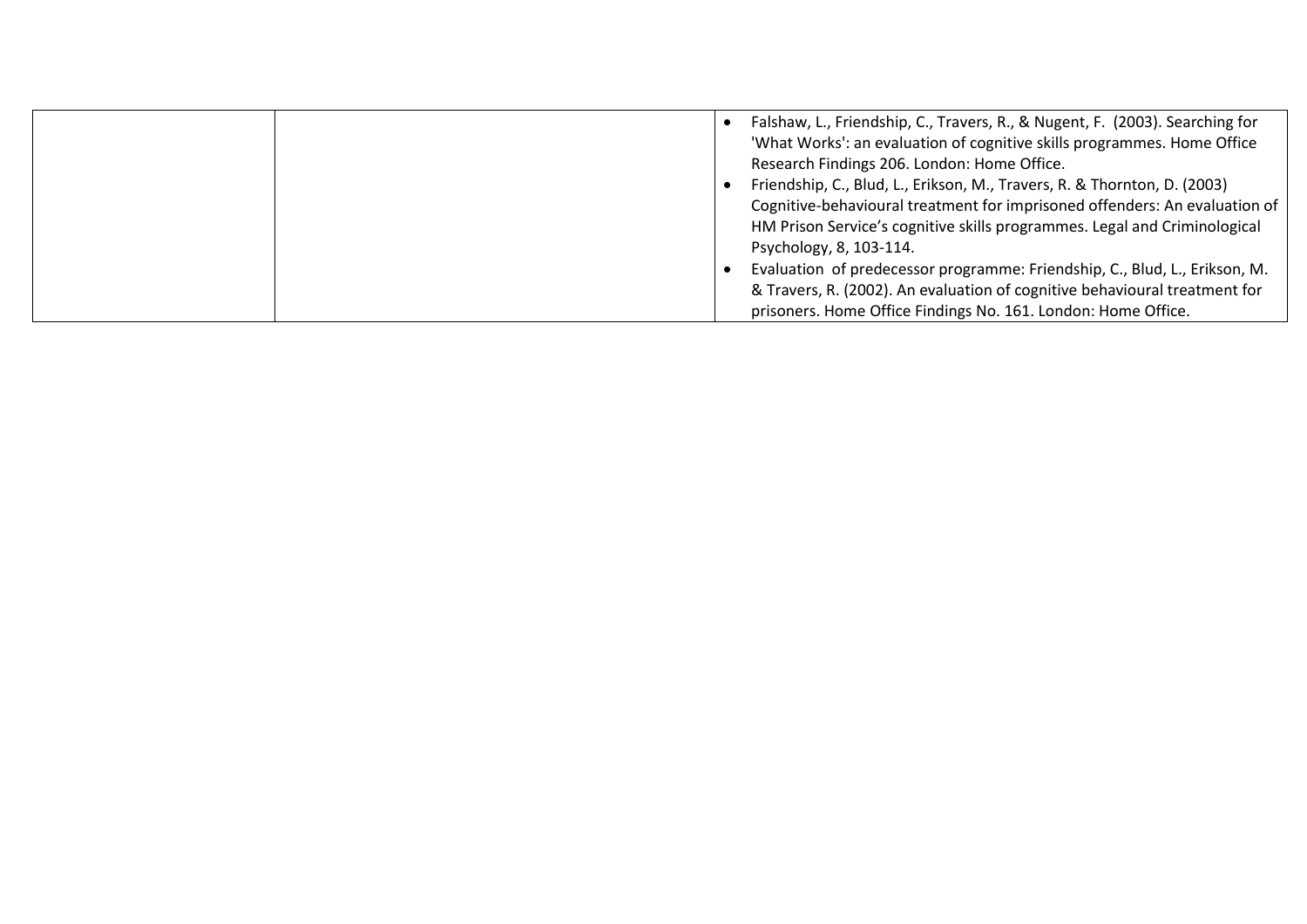# **HMPPS Accredited Programmes for delivery in Custody**

| Accredited<br>Programme<br>[and provider]                                                                                              | <b>Evaluation information</b>                                                                                                   | <b>Evaluation predecessors 6</b>                                                                                                                                                                                        |
|----------------------------------------------------------------------------------------------------------------------------------------|---------------------------------------------------------------------------------------------------------------------------------|-------------------------------------------------------------------------------------------------------------------------------------------------------------------------------------------------------------------------|
| <b>Alcohol Related</b><br><b>Violence (ARV)</b><br>(accredited for adult<br>men)<br>Provided by HMPPS<br><b>Interventions Services</b> | No evaluation completed due to small<br>participant numbers<br>ARV is being removed from the programmes<br>offer during 2019/20 |                                                                                                                                                                                                                         |
| <b>Becoming New Me+</b><br>$(BNM+)$<br>(accredited for adult<br>men)<br>Provided by HMPPS<br><b>Interventions Services</b>             | Impact evaluation data not yet available.                                                                                       | Williams, F. (2014). The assessment and treatment of intellectually disabled sexual<br>offenders: The development and evaluation of the Becoming New Me treatment<br>programme. PsychD Thesis: University of Roehampton |

l

 $6$  Evaluation used to inform developmental work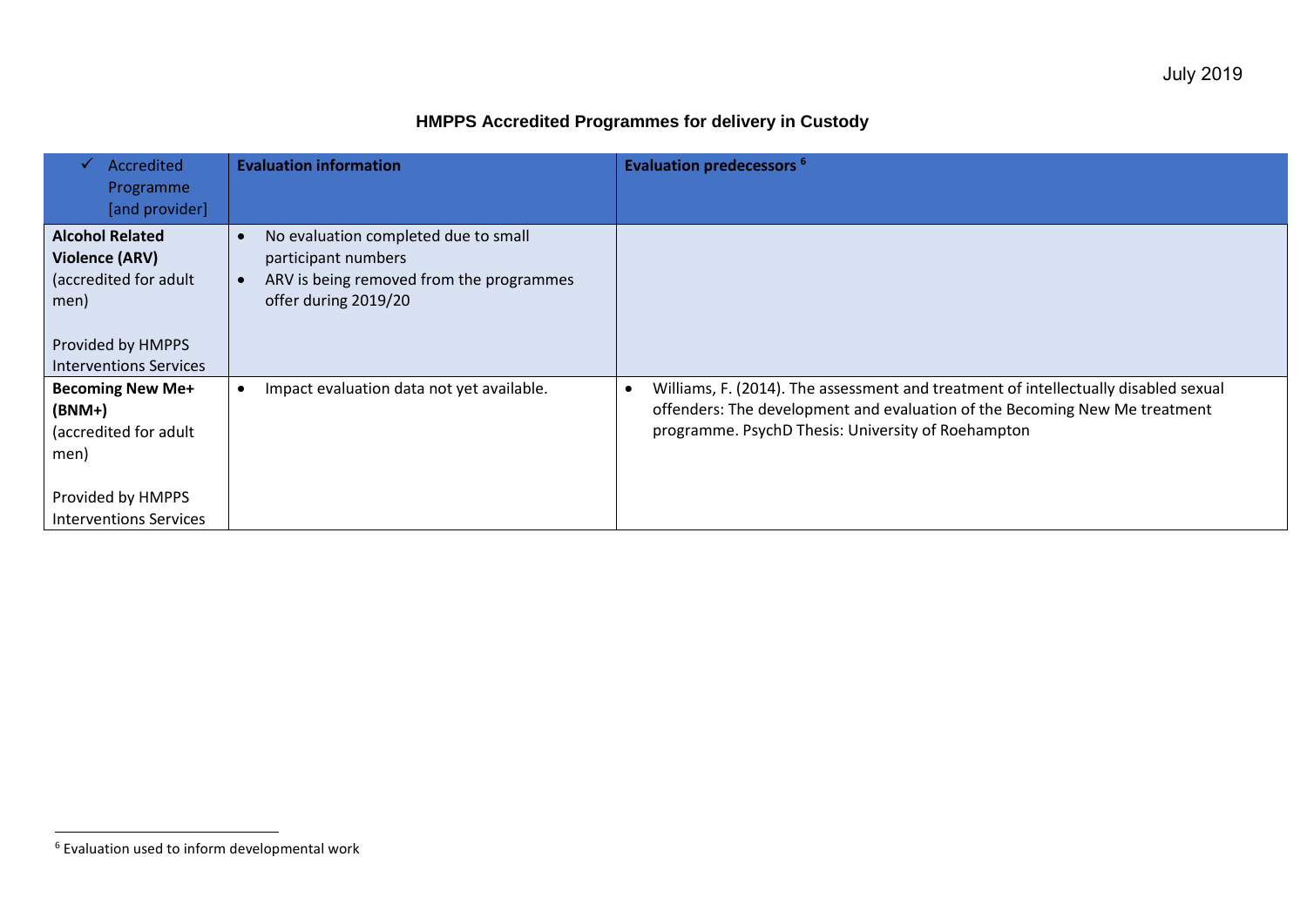| <b>Building Better</b><br><b>Relationships (BBR)</b><br>(accredited for adult<br>men)<br>Provided by HMPPS<br><b>Interventions Services</b>            | Evaluability / feasibility work underway to inform<br>the best approach for impact evaluation                                                                                                                                                                                                                                                                                                                                                                                                                             | Bloomfield, S. & Dixon, L. (2015). An outcome evaluation of the Integrated Domestic<br>$\bullet$<br>Abuse Programme (IDAP) and Community Domestic Violence Programme (CDVP). NOMS<br>Analytical study. London: NOMS.<br>Bullock, K., Sarre, S., Tarling, R., & Wilkinson, M. (2010). The delivery of domestic abuse<br>programmes. An implementation study of the delivery of domestic abuse programmes in<br>probation areas and her Majestys Prison Services. Ministry of Justice Research Series,<br>$15(10)$ .<br>Bloomfield, S., (2009). An exploration of the relationship between treatment change and<br>recidivism for Intimate Partner Violence perpetrators NOMS<br>Bilby, C., & Hatcher, R. (2004). Early stages in the development of the Integrated Domestic<br>Abuse Programme (IDAP): implementing the Duluth Domestic Violence pathfinder.<br>London, UK: Home Office. |
|--------------------------------------------------------------------------------------------------------------------------------------------------------|---------------------------------------------------------------------------------------------------------------------------------------------------------------------------------------------------------------------------------------------------------------------------------------------------------------------------------------------------------------------------------------------------------------------------------------------------------------------------------------------------------------------------|-----------------------------------------------------------------------------------------------------------------------------------------------------------------------------------------------------------------------------------------------------------------------------------------------------------------------------------------------------------------------------------------------------------------------------------------------------------------------------------------------------------------------------------------------------------------------------------------------------------------------------------------------------------------------------------------------------------------------------------------------------------------------------------------------------------------------------------------------------------------------------------------|
| <b>Building Skills for</b><br><b>Recovery (BSR)</b><br>(accredited for adult<br>men and women)<br>Provided by HMPPS<br><b>Interventions Services</b>   | Colquhoun-Flannery, C., Powis, B., Randhawa, K.<br>(2018). Examining the Efficacy of the Building<br>Skills for Recovery (BSR) Programme for<br>Substance-Misusing Offenders in Custody in<br>England and Wales. HMPPS.<br>https://www.gov.uk/government/publications/e<br>xamining-the-efficacy-of-the-building-skills-for-<br>recovery-programme-for-substance-misusing-<br>offenders-in-custody                                                                                                                        | Hollin, C., Palmer, E., McGuire, J., Hounsome, J., Hatcher, R., Bilby, C., & Clark, C. (2004).<br>$\bullet$<br>Pathfinder programmes in the Probation Service: A retrospective analysis. Home Office<br>Online Report, 66(04).                                                                                                                                                                                                                                                                                                                                                                                                                                                                                                                                                                                                                                                          |
| Choices, Actions,<br>Relationships,<br><b>Emotions (CARE)</b><br>(accredited for adult<br>women)<br>Provided by HMPPS<br><b>Interventions Services</b> | Wilkinson, K., Bloomfield, S. and Ashcroft, Sarah.<br>(2019) Intervening with women offenders: a<br>process and interim outcome study of the<br>Choices, Actions, Relationships and Emotions<br>(CARE) programme. Ministry of Justice.<br>https://www.gov.uk/government/publications/in<br>tervening-with-women-offenders-a-process-and-<br>interim-outcome-study-of-the-choices-actions-<br>relationships-and-emotions-care-programme<br>Short-term impact evaluation analysis complete<br>and published on 6 June 2019: |                                                                                                                                                                                                                                                                                                                                                                                                                                                                                                                                                                                                                                                                                                                                                                                                                                                                                         |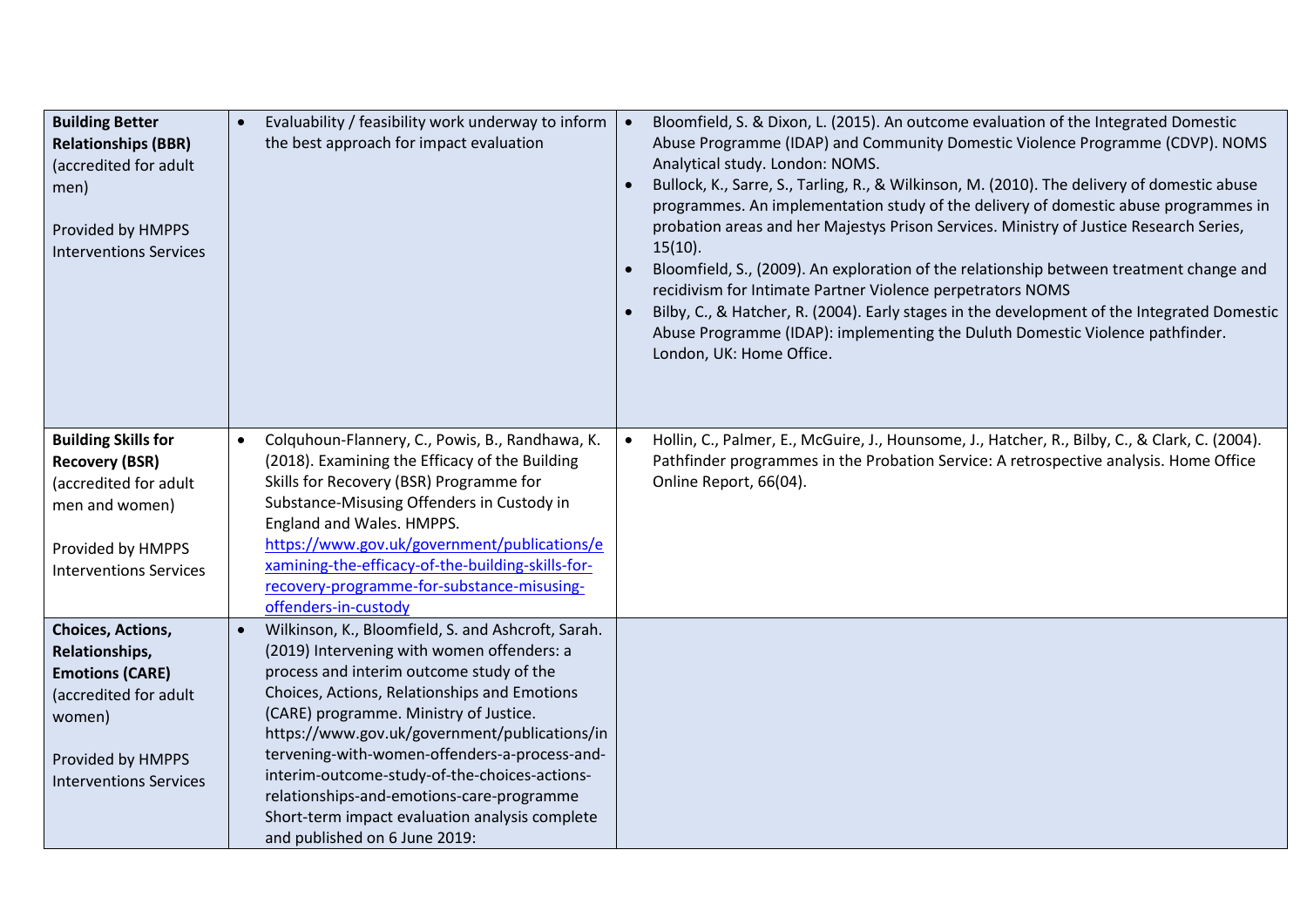|                                                                                                                                                       | Impact evaluation data not yet available                                                                                                                                                                                                                                                                                                                                                               |
|-------------------------------------------------------------------------------------------------------------------------------------------------------|--------------------------------------------------------------------------------------------------------------------------------------------------------------------------------------------------------------------------------------------------------------------------------------------------------------------------------------------------------------------------------------------------------|
| <b>Healthy Identity</b><br><b>Intervention (HII)</b><br>(accredited for adult<br>men and women)<br>Provided by HMPPS<br><b>Interventions Services</b> | Dean, C., Lloyd, M., Keane, C., Powis, B., &<br>Randhawa, K. (2018). Intervening with Extremist<br>Offenders - A Pilot Study.<br>HMPPS.https://assets.publishing.service.gov.uk/<br>government/uploads/system/uploads/attachme<br>nt data/file/727966/Intervening with Extremist<br>Offenders A Pilot Study.pdf<br>Short-term outcome evaluation underway<br>Impact evaluation data not yet available. |
| <b>Healthy Sex</b><br><b>Programme (HSP)</b><br>(accredited for adult<br>men)<br>Provided by HMPPS<br>Interventions Services                          | Short term outcome evaluation underway.<br>Impact evaluation data not yet available                                                                                                                                                                                                                                                                                                                    |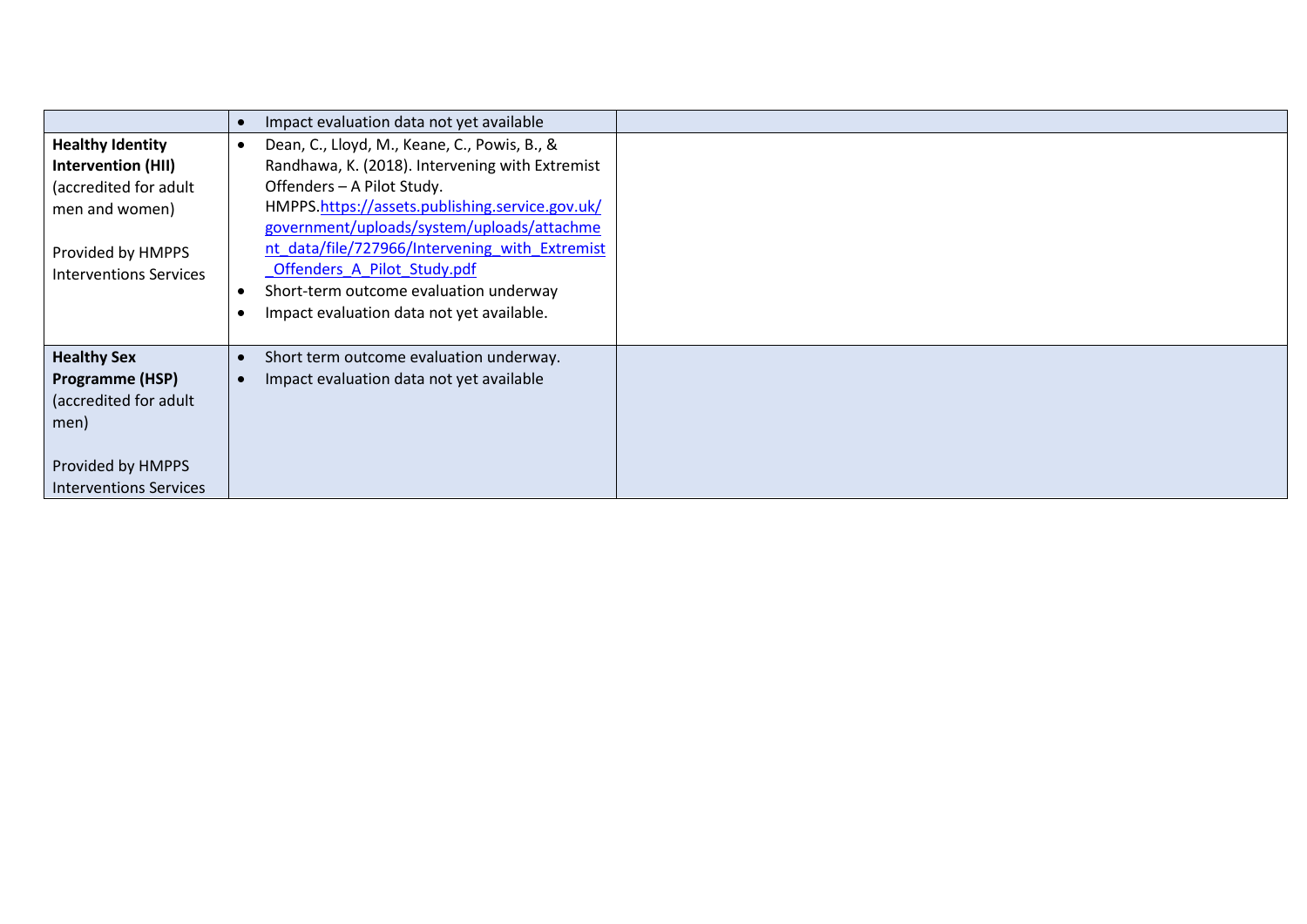| <b>Horizon</b><br>(accredited for adult<br>men)<br>Provided by HMPPS<br><b>Interventions Services</b>               | Wilkinson, K., & Powis, B. (2019). A process study<br>of the Horizon Programme. London, U.K.<br>Ministry of Justice:<br>https://www.gov.uk/government/publications/a<br>-process-study-of-the-horizon-programme<br>Short-term outcome evaluation underway.<br>$\bullet$<br>Impact evaluation data not yet available.<br>$\bullet$                                                                             | Mews, A., DiBella, L., Purver, M. (2017). Impact evaluation of the prison-based Core Sex<br>$\bullet$<br>Offender Treatment Programme, Ministry of Justice: Ministry of Justice Analytical Series.<br>ISBN 978-1-84099-783-5<br>Beech, A., Oliver, C., Fisher, D., & Beckett, R. (2005). STEP 4: The Sex Offender Treatment<br>$\bullet$<br>Programme in prison: Addressing the offending behaviour of rapists and sexual murders.<br>University of Birmingham.<br>http://www.hmprisonservice.gov.uk/assets/documents/100013DBStep_4_SOTP_report<br>2005.pdf<br>Friendship, C., Mann, R., & Beech, A. (2003). The prison-based Sex Offender Treatment<br>$\bullet$<br>Programme - an evaluation. Home Office Research Findings: 205. |
|---------------------------------------------------------------------------------------------------------------------|---------------------------------------------------------------------------------------------------------------------------------------------------------------------------------------------------------------------------------------------------------------------------------------------------------------------------------------------------------------------------------------------------------------|--------------------------------------------------------------------------------------------------------------------------------------------------------------------------------------------------------------------------------------------------------------------------------------------------------------------------------------------------------------------------------------------------------------------------------------------------------------------------------------------------------------------------------------------------------------------------------------------------------------------------------------------------------------------------------------------------------------------------------------|
| <b>Identity Matters (IM)</b><br>(accredited for adult<br>men)<br>Provided by HMPPS<br><b>Interventions Services</b> | Randhawa-Horne, K., Horan, R. and Sutcliffe, P.<br>$\bullet$<br>Identity Matters intervention for group and gang<br>related offenders in custody and community:<br>findings from a small-scale process study.(work<br>underway and planned to be published in due<br>course)<br>Short term evaluation being planned for when<br>revised programme has rolled out<br>Impact evaluation data not yet available. |                                                                                                                                                                                                                                                                                                                                                                                                                                                                                                                                                                                                                                                                                                                                      |
| Kaizen (Custody)<br>(accredited for adult<br>men)<br>Provided by HMPPS<br><b>Interventions Services</b>             | Short-term outcome study planned.<br>$\bullet$<br>Impact evaluation data not yet available.                                                                                                                                                                                                                                                                                                                   | Mews, A., DiBella, L., Purver, M. (2017). Impact evaluation of the prison-based Core Sex<br>$\bullet$<br>Offender Treatment Programme, Ministry of Justice: Ministry of Justice Analytical Series.<br>ISBN 978-1-84099-783-5<br>Hatcher, R. M., Palmer, E. J., McGuire, J., Hounsome, J. C., Bilby, C. A., & Hollin, C. R.<br>(2008). Aggression replacement training with adult male offenders within community<br>settings: a reconviction analysis. The Journal of Forensic Psychiatry & Psychology, 19(4),<br>517-532.<br>Machin & Olivier (LSE) feasibility study (2008) of outcome evaluation for CALM and ART                                                                                                                 |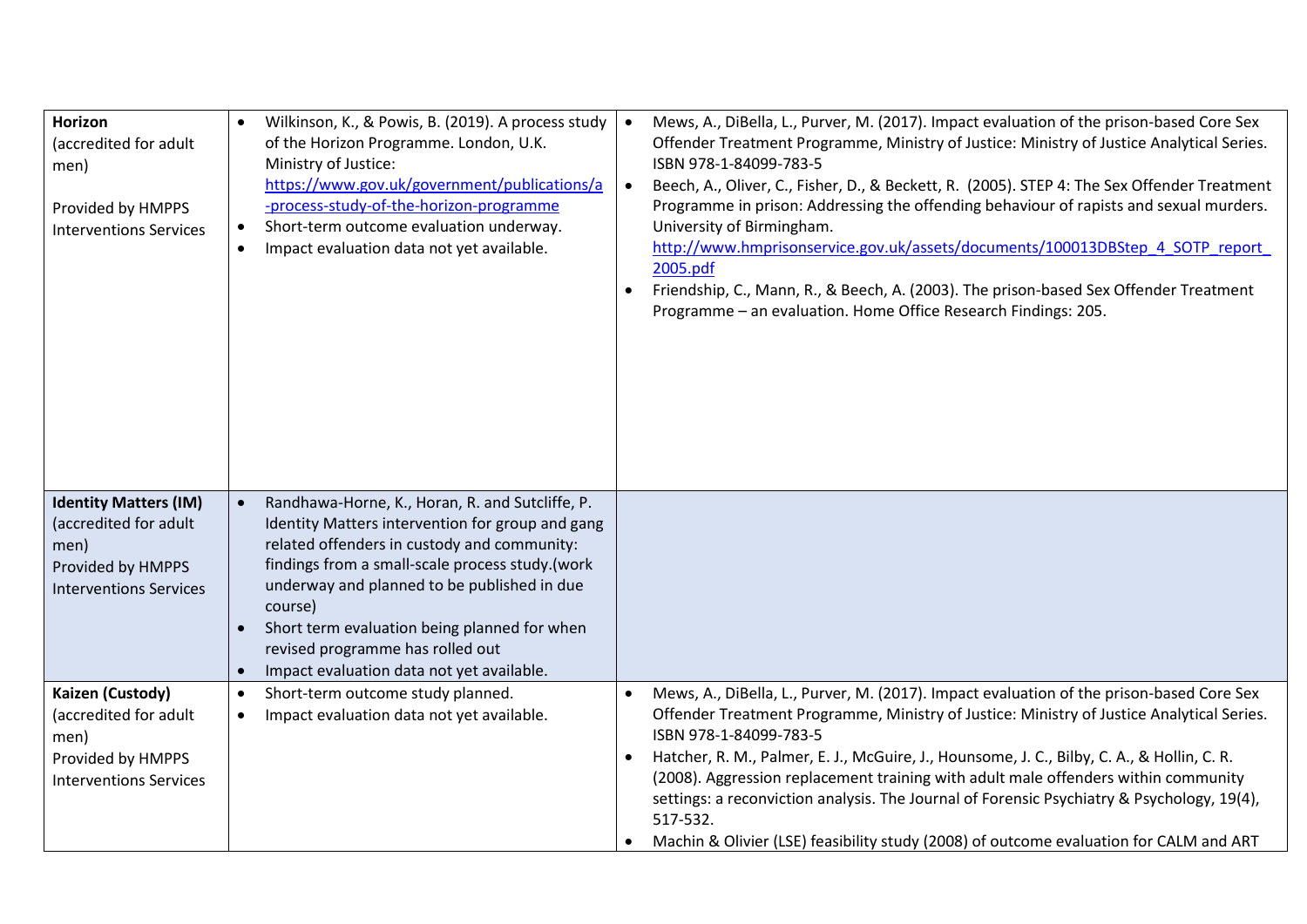|                                                                                                                         |                                                                                               | commissioned by Analytical Services<br>Beech, A., Oliver, C., Fisher, D., & Beckett, R. (2005). STEP 4: The Sex Offender Treatment<br>Programme in prison: Addressing the offending behaviour of rapists and sexual murders.<br>University of Birmingham.<br>http://www.hmprisonservice.gov.uk/assets/documents/100013DBStep 4 SOTP_report<br>2005.pdf<br>Friendship, C., Mann, R., & Beech, A. (2003). The prison-based Sex Offender Treatment<br>$\bullet$<br>Programme - an evaluation. Home Office Research Findings: 205. |
|-------------------------------------------------------------------------------------------------------------------------|-----------------------------------------------------------------------------------------------|--------------------------------------------------------------------------------------------------------------------------------------------------------------------------------------------------------------------------------------------------------------------------------------------------------------------------------------------------------------------------------------------------------------------------------------------------------------------------------------------------------------------------------|
| <b>Living as New Me</b><br>(LNM)<br>(accredited for adult<br>men)<br>Provided by HMPPS<br><b>Interventions Services</b> | Impact evaluation data not yet available.                                                     |                                                                                                                                                                                                                                                                                                                                                                                                                                                                                                                                |
| <b>New Me Strengths</b><br>(NMS)<br>(accredited for adult<br>men)<br>Provided by HMPPS<br><b>Interventions Services</b> | Impact evaluation data not yet available.<br>$\bullet$                                        |                                                                                                                                                                                                                                                                                                                                                                                                                                                                                                                                |
| <b>Resolve</b><br>(accredited for adult<br>men)<br>Provided by HMPPS<br><b>Interventions Services</b>                   | Evaluability / feasibility work underway to inform<br>the best approach for impact evaluation | Hatcher, R. M., Palmer, E. J., McGuire, J., Hounsome, J. C., Bilby, C. A., & Hollin, C. R.<br>(2008). Aggression replacement training with adult male offenders within community<br>settings: a reconviction analysis. The Journal of Forensic Psychiatry & Psychology, 19(4),<br>517-532.<br>Machin & Olivier (LSE) feasibility study (2008) of outcome evaluation for CALM and ART<br>commissioned by Analytical Services                                                                                                    |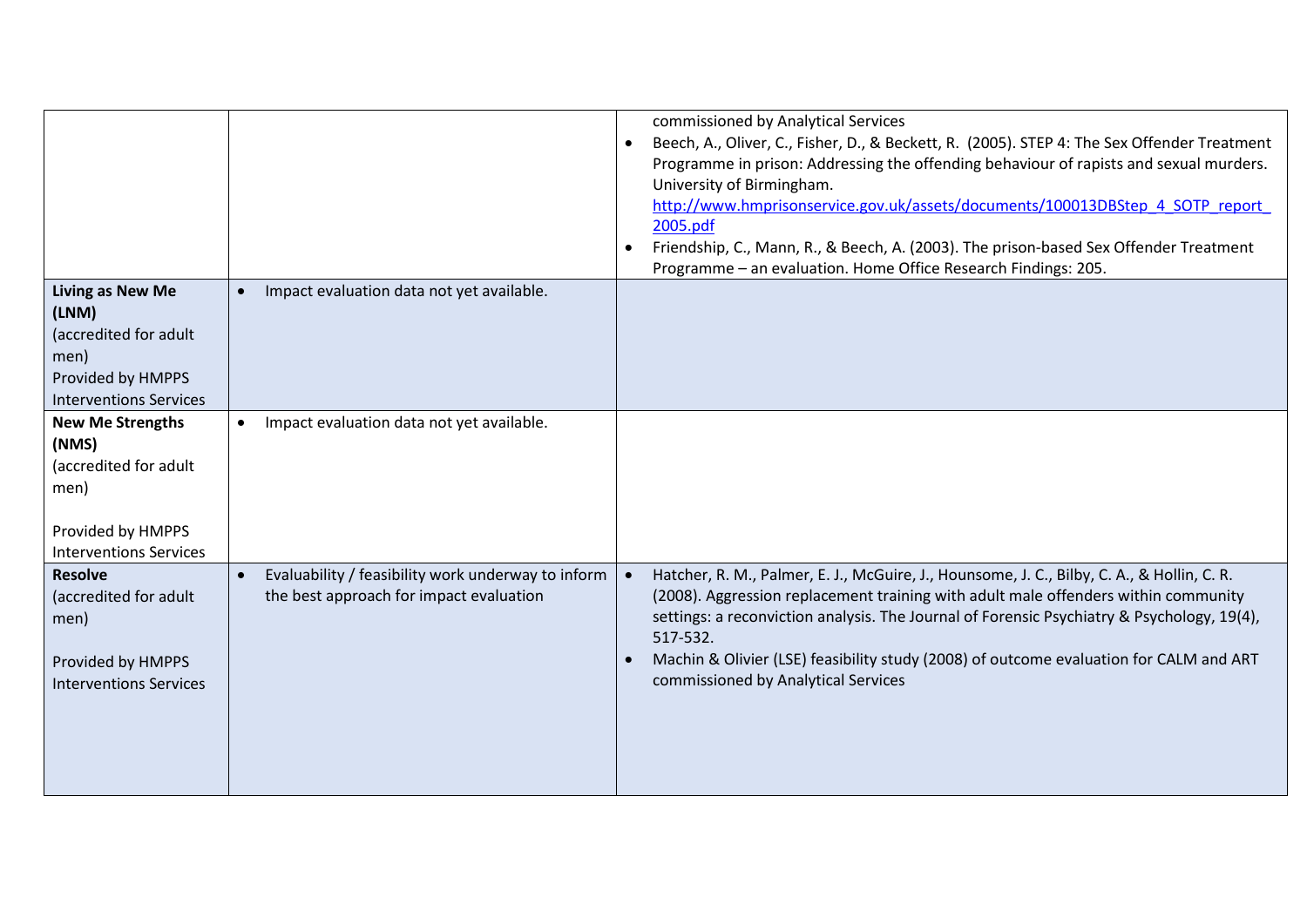| <b>Therapeutic</b> | Impact evaluation underway by National Centre<br>$\bullet$      |  |
|--------------------|-----------------------------------------------------------------|--|
| communities        | of Social Research.                                             |  |
|                    | Miller, S and Brown, J. (2010) HMP Dovegate's<br>$\bullet$      |  |
|                    | Therapeutic Community: An analysis of                           |  |
|                    | reconviction data, Therapeutic Communities, 31,                 |  |
|                    | 62-75                                                           |  |
|                    | National Centre for Social Research, Democratic<br>$\bullet$    |  |
|                    | Therapeutic Communities (DTcs) Impact Study                     |  |
|                    | (expected to be ready for release by end                        |  |
|                    | $2019/20$ ).                                                    |  |
|                    | Newton, M. (2010) Changes in prison offending<br>$\bullet$      |  |
|                    |                                                                 |  |
|                    | among residents of a prison-based therapeutic                   |  |
|                    | community. In Shuker, R. and Sullivan, E. (Eds.)                |  |
|                    | Grendon and the Emergence of Forensic                           |  |
|                    | Therapeutic Communities: Developments in                        |  |
|                    | Research and Practice. Oxford: Wiley-Blackwell.                 |  |
|                    | Rivlin, A. (2010) Suicide and Self-injurious<br>$\bullet$       |  |
|                    | Behaviours at HMP Grendon. In Shuker, R. and                    |  |
|                    | Sullivan, E. (Eds.) Grendon and the Emergence of                |  |
|                    | <b>Forensic Therapeutic Communities:</b>                        |  |
|                    | Developments in Research and Practice. Oxford:                  |  |
|                    | Wiley-Blackwell.                                                |  |
|                    | Marshall, P. (1997) Justice and Behavior, 35, 269-<br>$\bullet$ |  |
|                    | 283. A Reconviction Study of HMP Grendon                        |  |
|                    | therapeutic community. Home Office Research,                    |  |
|                    | Development and Statistics Directorate,                         |  |
|                    | Research Findings no.115.                                       |  |
|                    |                                                                 |  |
|                    |                                                                 |  |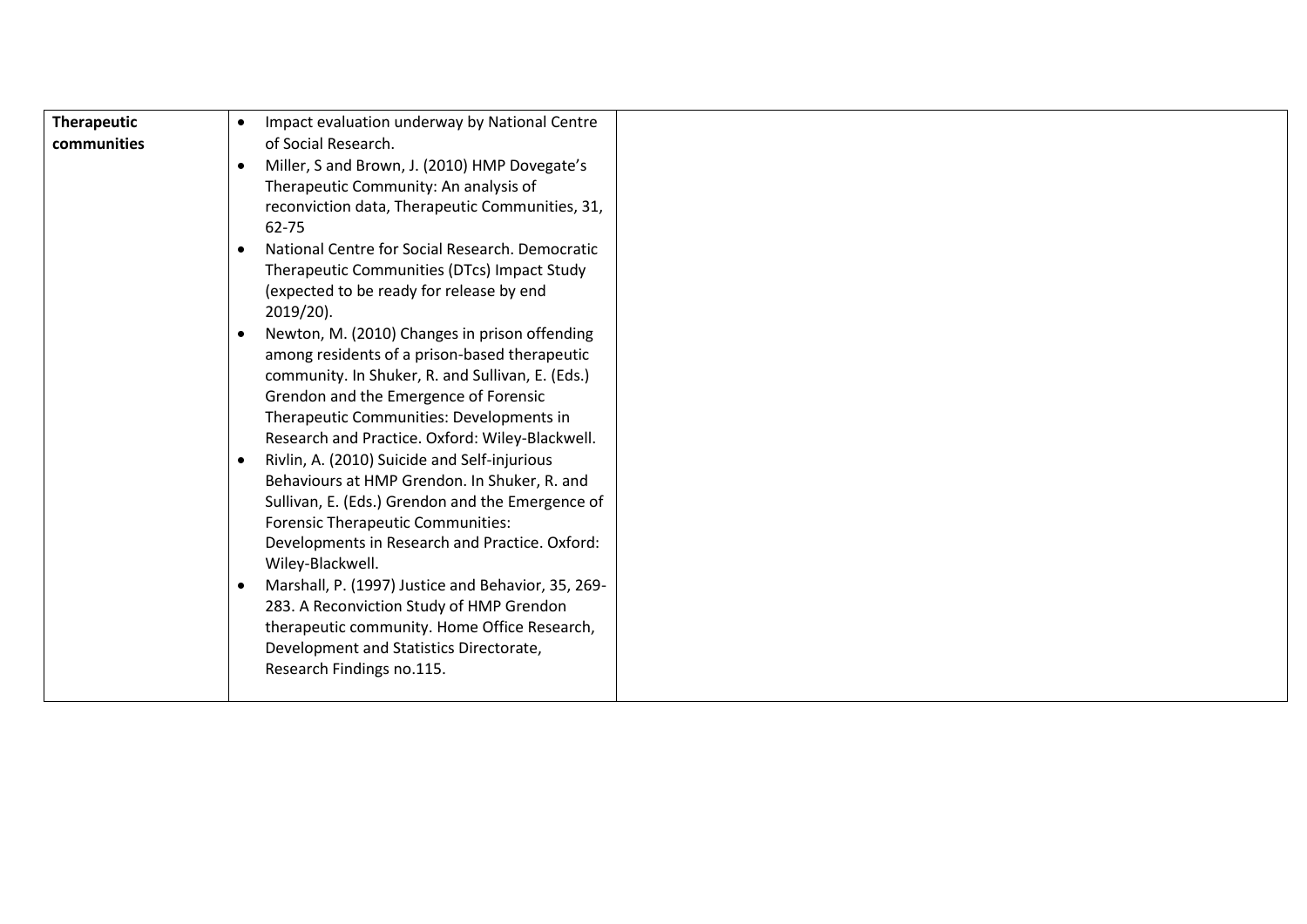| <b>Thinking Skills</b>        | Barnett, G. D. (2012). Gender-responsive                  | Palmer, E. J., Hatcher, R. M., McGuire, J., & Hollin, C. R. (2015). Cognitive skills programs                                                       |
|-------------------------------|-----------------------------------------------------------|-----------------------------------------------------------------------------------------------------------------------------------------------------|
| <b>Programme (TSP)</b>        | programming: a qualitative exploration of                 | for female offenders in the community: Effect on reconviction. Criminal justice and                                                                 |
| (accredited for adult         | women's experiences of a gender-neutral                   | behavior, 42(4), 345-360.                                                                                                                           |
| men and women)                | cognitive skills programme. Psychology, Crime &           | Evaluation of young people version of predecessor programme: McCathie, G., (2015) A                                                                 |
|                               | Law, 18(2), 155-176. Impact study on prison               | large scale analysis of the JETS programme using a model of clinically significant change.                                                          |
| Provided by HMPPS             | misconduct underway.                                      | Doctoral thesis. University of Leicester                                                                                                            |
| <b>Interventions Services</b> | Prison misconduct impact evaluation underway<br>$\bullet$ | Travers, R., Mann, R. E., & Hollin, C. R. (2014). Who benefits from cognitive skills                                                                |
|                               | and is planned to be published in due course              | programs? Differential impact by risk and offense type. Criminal Justice and Behavior,                                                              |
|                               |                                                           | 41(9), 1103-1129.                                                                                                                                   |
|                               |                                                           | Travers, R., Wakeling, H. C., Mann, R. E., & Hollin, C. R. (2013). Reconviction following a                                                         |
|                               |                                                           | cognitive skills intervention: An alternative quasi-experimental methodology. Legal and                                                             |
|                               |                                                           | Criminological Psychology, 18(1), 48-65.                                                                                                            |
|                               |                                                           | Sadlier, G. (2010). Evaluation of the Impact of the HM Prison Service Enhanced Thinking                                                             |
|                               |                                                           | Skills Programme on Reoffending: Outcomes of the Surveying Prisoner Crime Reduction                                                                 |
|                               |                                                           | (SPCR) Sample. Ministry of Justice Research Series 19/10. London: Ministry of Justice.                                                              |
|                               |                                                           | McDougall, C., Perry, A.E., Clarbour, J., Bowles, R., & Worthy, G. (2009). Evaluation of HM                                                         |
|                               |                                                           | Prison Service Enhanced Thinking Skills Programme: Report on the outcomes from a                                                                    |
|                               |                                                           | randomised controlled trial. Ministry of Justice Research Series 3/09.                                                                              |
|                               |                                                           | Hollin, C. R., McGuire, J., Hounsome, J. C., Hatcher, R. M., Bilby, C. A. L., & Palmer, E.J.                                                        |
|                               |                                                           | (2008). Cognitive skills offending behavior programs in the community: A reconviction                                                               |
|                               |                                                           | analysis. Criminal Justice and Behavior, 35, 269-283.<br>McGuire, J., Bilby, C. A. L., Hatcher, R. M., Hollin, C. R., Hounsome, J., & Palmer, E. J. |
|                               |                                                           | (2008). Evaluation of structured cognitive-behavioural treatment programmes in reducing                                                             |
|                               |                                                           | criminal recidivism. Journal of Experimental Criminology, 4, 21-40.                                                                                 |
|                               |                                                           | Palmer, E. J., McGuire, J., Hatcher, R. M., Hounsome, J. C., Bilby, C. A. L., & Hollin, C.                                                          |
|                               |                                                           | R.(2008). The importance of appropriate allocation to offending behavior programs.                                                                  |
|                               |                                                           | International Journal of Offender Therapy and Comparative Criminology, 52, 206-221.                                                                 |
|                               |                                                           | Palmer, E. J., McGuire, J., Hounsome, J. C., Hatcher, R. M., Bilby, C. A. L., & Hollin, C. R.                                                       |
|                               |                                                           | (2007). Offending behaviour programmes in the community: The effects on reconviction                                                                |
|                               |                                                           | of three programmes with adult male offenders. Legal and Criminological Psychology, 12,                                                             |
|                               |                                                           | 251-264.                                                                                                                                            |
|                               |                                                           | Matrix & Jerry Lee centre 2006 feasibility study for impact evaluation ETS/Think First -                                                            |
|                               |                                                           | unpublished paper commissioned by HO RDS                                                                                                            |
|                               |                                                           | Hollin, C., Palmer, E., McGuire, J., Hounsome, J., Hatcher, R., Bilby, C., & Clark, C. (2004).                                                      |
|                               |                                                           | Pathfinder programmes in the Probation Service: A retrospective analysis. Home Office                                                               |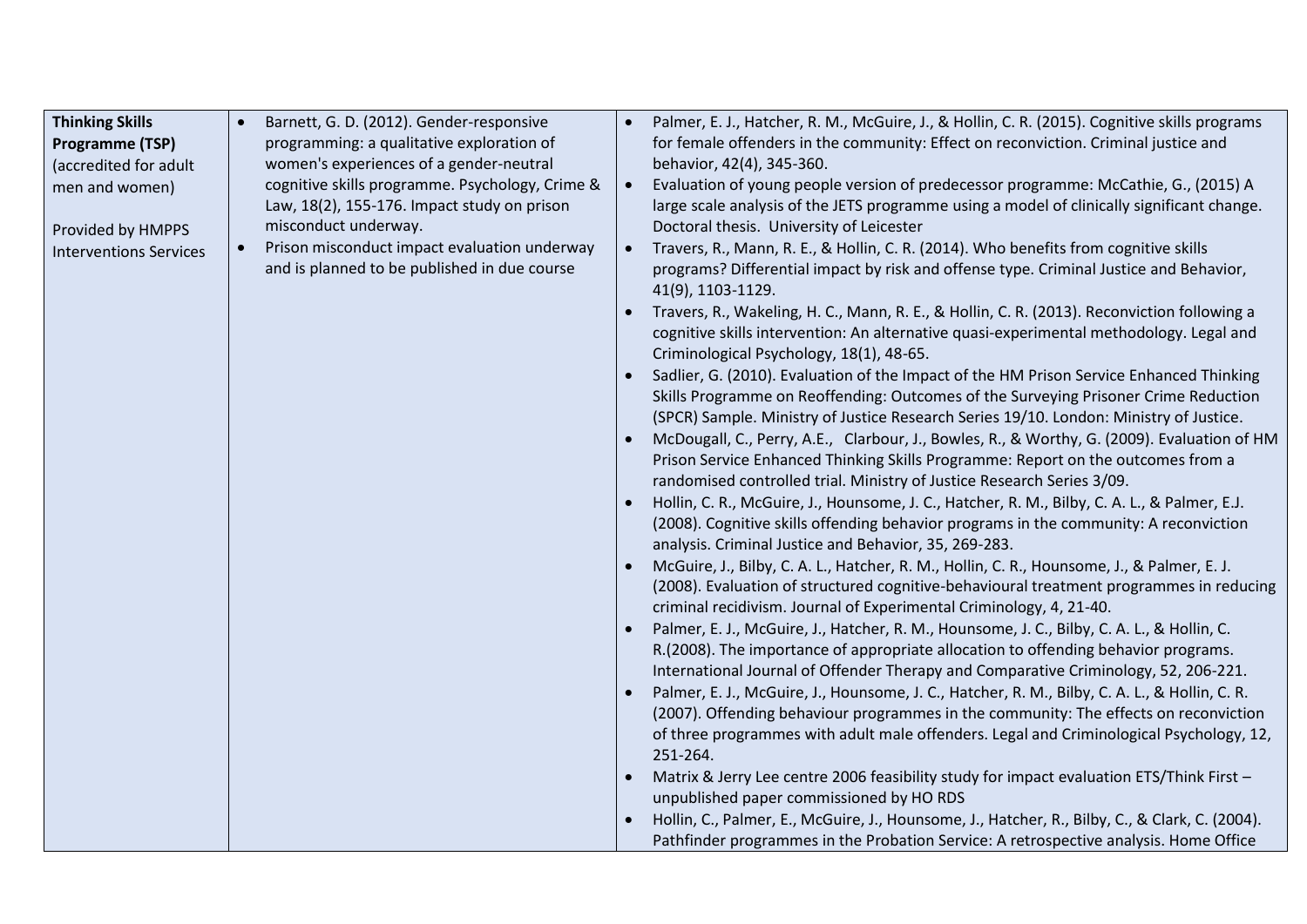|  | Online Report, 66(04).<br>Falshaw, L., Friendship, C., Travers, R., & Nugent, F. (2003). Searching for 'What Works':<br>an evaluation of cognitive skills programmes. Home Office Research Findings 206. London:<br>Home Office.<br>Friendship, C., Blud, L., Erikson, M., Travers, R. & Thornton, D. (2003) Cognitive-<br>behavioural treatment for imprisoned offenders: An evaluation of HM Prison Service's<br>cognitive skills programmes. Legal and Criminological Psychology, 8, 103-114.<br>Evaluation of predecessor programme: Friendship, C., Blud, L., Erikson, M. & Travers, R.<br>(2002). An evaluation of cognitive behavioural treatment for prisoners. Home Office<br>Findings No. 161. London: Home Office. |
|--|-------------------------------------------------------------------------------------------------------------------------------------------------------------------------------------------------------------------------------------------------------------------------------------------------------------------------------------------------------------------------------------------------------------------------------------------------------------------------------------------------------------------------------------------------------------------------------------------------------------------------------------------------------------------------------------------------------------------------------|
|--|-------------------------------------------------------------------------------------------------------------------------------------------------------------------------------------------------------------------------------------------------------------------------------------------------------------------------------------------------------------------------------------------------------------------------------------------------------------------------------------------------------------------------------------------------------------------------------------------------------------------------------------------------------------------------------------------------------------------------------|

**\*\*New Me MOT (non-accredited)**

Provided by HMPPS Interventions Services

New Me MOT is delivered in custody and the community by offender managers to the graduates of our more recently designed programmes (Horizon, I Horizon, Kaizen, BNM+, NMS and LNM). In the community it is only currently available to the graduates of sexual offending programmes (Horizon, I Horizon and New Me Strengths). Evaluation of New Me MOT will take place as part of wider evaluation strategy for these programmes.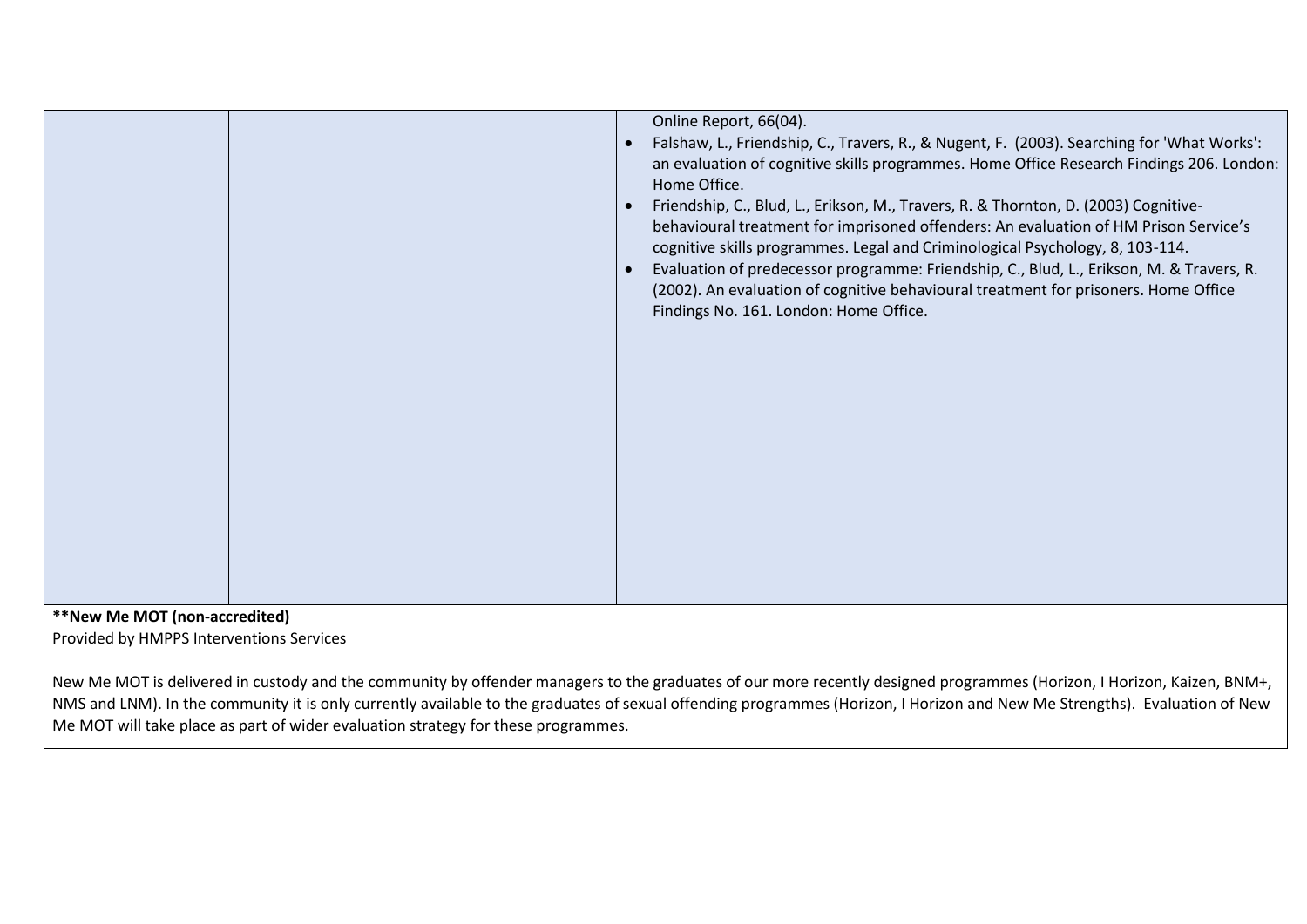### **Evaluation plan for all accredited programmes**

## **HMPPS Accredited Programmes for delivery in the Community**

| <b>Accredited Programme</b><br>✓<br>[and provider]                                                                                            | <b>Evaluation information</b>                                                                                                                                                                                                                                                                                                                                                                                                              | <b>Evaluation predecessors</b> <sup>1</sup>                                                                                                                                                                                                                                                                                                                                                                                                                                                                                                                                                                                                                                                                                                                                                                                                                                    |
|-----------------------------------------------------------------------------------------------------------------------------------------------|--------------------------------------------------------------------------------------------------------------------------------------------------------------------------------------------------------------------------------------------------------------------------------------------------------------------------------------------------------------------------------------------------------------------------------------------|--------------------------------------------------------------------------------------------------------------------------------------------------------------------------------------------------------------------------------------------------------------------------------------------------------------------------------------------------------------------------------------------------------------------------------------------------------------------------------------------------------------------------------------------------------------------------------------------------------------------------------------------------------------------------------------------------------------------------------------------------------------------------------------------------------------------------------------------------------------------------------|
| <b>Becoming New Me (BNM+)</b><br>(accredited for adult men)<br>Provided by HMPPS<br><b>Interventions Services</b>                             | Impact evaluation data not yet available.<br>$\bullet$                                                                                                                                                                                                                                                                                                                                                                                     | Williams, F. (2014). The assessment and treatment of intellectually<br>disabled sexual offenders: The development and evaluation of the<br>Becoming New Me treatment programme. PsychD Thesis: University of<br>Roehampton                                                                                                                                                                                                                                                                                                                                                                                                                                                                                                                                                                                                                                                     |
| <b>Building Better Relationships</b><br>(BBR)<br>(accredited for adult men)<br>Provided by HMPPS<br><b>Interventions Services</b>             | Evaluability / feasibility work underway to inform the best<br>approach for impact evaluation. Scoping has been delayed<br>due to COVID-19 issues and restrictions and is planned to re-<br>start during 2021/22.                                                                                                                                                                                                                          | Bloomfield, S. & Dixon, L. (2015). An outcome evaluation of the<br>Integrated Domestic Abuse Programme (IDAP) and Community<br>Domestic Violence Programme (CDVP). NOMS Analytical study.<br>London: NOMS.<br>Bullock, K., Sarre, S., Tarling, R., & Wilkinson, M. (2010). The delivery of<br>domestic abuse programmes. An implementation study of the delivery<br>of domestic abuse programmes in probation areas and her Majesty's<br>Prison Services. Ministry of Justice Research Series, 15(10).<br>Bloomfield, S., (2009). An exploration of the relationship between<br>treatment change and recidivism for Intimate Partner Violence<br>perpetrators NOMS<br>Bilby, C., & Hatcher, R. (2004). Early stages in the development of the<br>Integrated Domestic Abuse Programme (IDAP): implementing the<br>Duluth Domestic Violence pathfinder. London, UK: Home Office. |
| <b>Building Skills for Recovery</b><br>(BSR)<br>(accredited for adult men and<br>women)<br>Provided by HMPPS<br><b>Interventions Services</b> | Colquhoun Flannery, Powis and Randhawa (2018). Examining<br>the Efficacy of Building Skills for Recovery (BSR) Programme<br>for Substance Misusing Offenders in Custody in England and<br>Wales. Ministry of Justice.<br>https://www.gov.uk/government/publications/examining-<br>the-efficacy-of-the-building -skills-for-recovery-programme-<br>for-substance-misusing-offenders-in-custody<br>This programme is currently under review. | Palmer, E., McGuire, J., Hounsome, J., Hatcher, R., Bilby, C., & Clark, C.<br>(2004). Pathfinder programmes in the Probation Service: A<br>retrospective analysis. Home Office Online Report, 66(04).                                                                                                                                                                                                                                                                                                                                                                                                                                                                                                                                                                                                                                                                          |

<sup>1</sup> Evaluation used to inform developmental work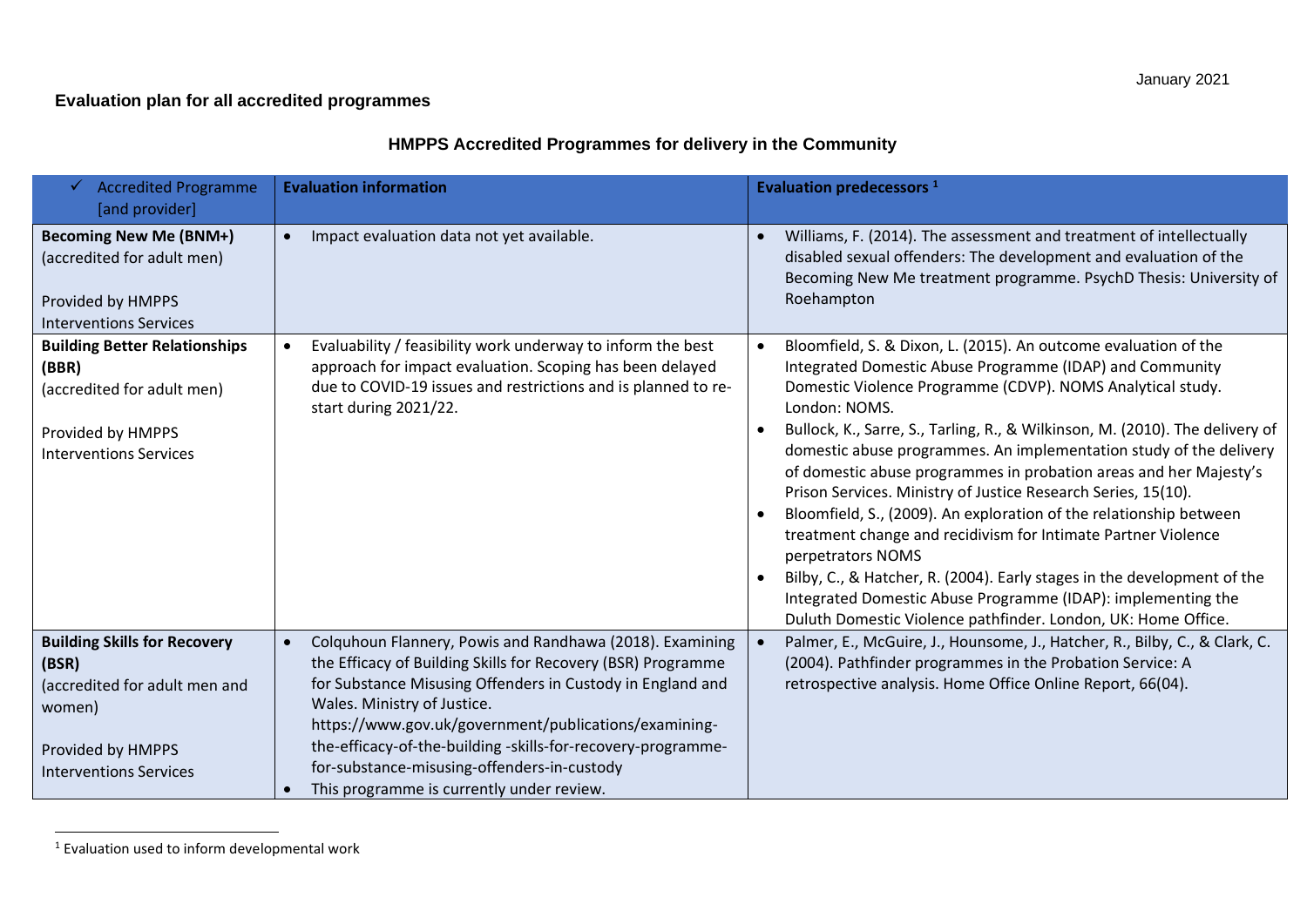| <b>Drink Impaired Driving</b><br>Programme (DIDP)<br>(accredited for adult men and<br>women)<br>Provided by HMPPS<br><b>Interventions Services</b> | Palmer, E. J., Hatcher, R. M., McGuire, J., Bilby, C. A., & Hollin,<br>C. R. (2012). The Effect on Reconviction of an Intervention for<br>Drink-Driving Offenders in the Community. International<br>journal of offender therapy and comparative criminology,<br>56(4), 525-538.<br>This programme is currently under review.                                                                                                                                                                             |                                                                                                                                                                                                                                                                                                                                                                                                                                                                                                                                                                                                                                                                                                                                                                                                                                              |
|----------------------------------------------------------------------------------------------------------------------------------------------------|-----------------------------------------------------------------------------------------------------------------------------------------------------------------------------------------------------------------------------------------------------------------------------------------------------------------------------------------------------------------------------------------------------------------------------------------------------------------------------------------------------------|----------------------------------------------------------------------------------------------------------------------------------------------------------------------------------------------------------------------------------------------------------------------------------------------------------------------------------------------------------------------------------------------------------------------------------------------------------------------------------------------------------------------------------------------------------------------------------------------------------------------------------------------------------------------------------------------------------------------------------------------------------------------------------------------------------------------------------------------|
| <b>Healthy Identity Interventions</b><br>(HII)<br>(accredited for adult men and<br>women)<br>Provided by HMPPS<br><b>Interventions Services</b>    | Dean, C., Lloyd, M., Keane, C., Powis, B., & Randhawa, K.<br>$\bullet$<br>(2018). Intervening with Extremist Offenders - A Pilot Study.<br><b>HMPPS</b><br>https://assets.publishing.service.gov.uk/government/uploads<br>/system/uploads/attachment data/file/727966/Intervening<br>with Extremist Offenders A Pilot Study.pdf<br>Short-term impact evaluation underway. Delivery has been<br>delayed due to COVID-19 issues and restrictions.<br>Impact evaluation data not yet available.<br>$\bullet$ |                                                                                                                                                                                                                                                                                                                                                                                                                                                                                                                                                                                                                                                                                                                                                                                                                                              |
| Horizon<br>(accredited for adult men)<br>Provided by HMPPS<br><b>Interventions Services</b>                                                        | Wilkinson, K., & Powis, B. (2019). A process study of the<br>$\bullet$<br>Horizon Programme. Ministry of Justice.<br>https://www.gov.uk/government/publications/a-process-<br>study-of-the-horizon-programme<br>Short-term outcome evaluation underway.<br>$\bullet$                                                                                                                                                                                                                                      | Mews, A., DiBella, L., Purver, M. (2017). Impact evaluation of the<br>$\bullet$<br>prison-based Core Sex Offender Treatment Programme, Ministry of<br>Justice: Ministry of Justice Analytical Series. ISBN 978-1-84099-783-5<br>https://www.gov.uk/government/publications/impact-evaluation-of-<br>the-prison-based-core-sex-offender-treatment-programme<br>Beech, A., Oliver, C., Fisher, D., & Beckett, R. (2005). STEP 4: The Sex<br>Offender Treatment Programme in prison: Addressing the offending<br>behaviour of rapists and sexual murders. University of Birmingham.<br>http://www.hmprisonservice.gov.uk/assets/documents/100013DBSte<br>p 4 SOTP report 2005.pdf<br>Friendship, C., Mann, R., & Beech, A. (2003). The prison-based Sex<br>Offender Treatment Programme - an evaluation. Home Office<br>Research Findings: 205. |
| <b>iHorizon</b><br>(accredited for adult men)                                                                                                      | Short-term outcome evaluation is on hold as volumes of<br>clinical data are not yet sufficient for meaningful statistical<br>analysis.<br>Impact evaluation data not yet available.                                                                                                                                                                                                                                                                                                                       |                                                                                                                                                                                                                                                                                                                                                                                                                                                                                                                                                                                                                                                                                                                                                                                                                                              |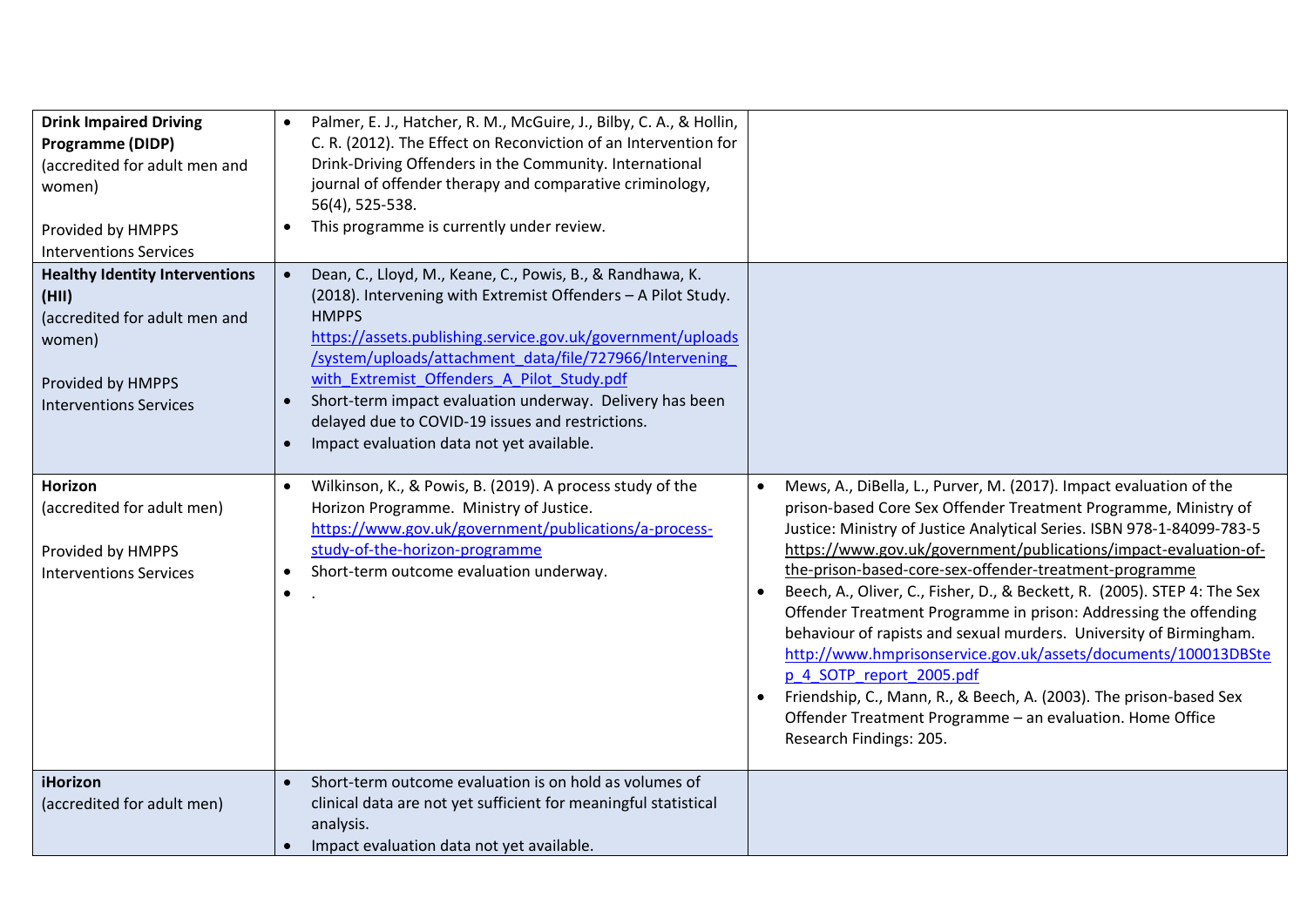| Provided by HMPPS             |                                                                     |                                                                                         |
|-------------------------------|---------------------------------------------------------------------|-----------------------------------------------------------------------------------------|
| <b>Interventions Services</b> |                                                                     |                                                                                         |
| <b>Identity Matters</b>       | Randhawa-Horne, K., Horan, R. and Sutcliffe, P. (2019)<br>$\bullet$ |                                                                                         |
| (accredited for adult men)    | Identity Matters intervention for group and gang related            |                                                                                         |
|                               | offenders in custody and community: findings from a small-          |                                                                                         |
| Provided by HMPPS             | scale process study. Ministry of Justice.                           |                                                                                         |
| <b>Interventions Services</b> | https://www.gov.uk/government/publications/identity-                |                                                                                         |
|                               | matters-intervention-for-group-and-gang-related-offenders-          |                                                                                         |
|                               | a-process-study                                                     |                                                                                         |
|                               | Short term evaluation being planned for when revised                |                                                                                         |
|                               | programme has rolled-out but this roll-out has been delayed.        |                                                                                         |
|                               | Impact evaluation data not yet available.<br>$\bullet$              |                                                                                         |
| <b>Kaizen (Community)</b>     | No plans to roll out Kaizen in the community.<br>$\bullet$          |                                                                                         |
| (accredited for adult men)    | No further evaluations currently planned.<br>$\bullet$              |                                                                                         |
|                               |                                                                     |                                                                                         |
| Provided by HMPPS             |                                                                     |                                                                                         |
| <b>Interventions Services</b> |                                                                     |                                                                                         |
| <b>New Me Strengths (NMS)</b> | Impact evaluation data not yet available.<br>$\bullet$              |                                                                                         |
| (accredited for adult men)    |                                                                     |                                                                                         |
|                               |                                                                     |                                                                                         |
| Provided by HMPPS             |                                                                     |                                                                                         |
| <b>Interventions Services</b> |                                                                     |                                                                                         |
| Living as New Me (LNM)        | Impact evaluation data not yet available.<br>$\bullet$              |                                                                                         |
| (accredited for adult men)    |                                                                     |                                                                                         |
|                               |                                                                     |                                                                                         |
| Provided by HMPPS             |                                                                     |                                                                                         |
| <b>Interventions Services</b> |                                                                     |                                                                                         |
| New Me MOT**                  |                                                                     |                                                                                         |
| <b>Resolve</b>                | Evaluability / feasibility work has been delayed due to COVID-      | Hatcher, R. M., Palmer, E. J., McGuire, J., Hounsome, J. C., Bilby, C. A.,<br>$\bullet$ |
| (accredited for adult men)    | 19 issues and restrictions and is due to start during 2021/22.      | & Hollin, C. R. (2008). ggression replacement training with adult male                  |
|                               |                                                                     | offenders within community settings: a reconviction analysis. The                       |
| Provided by HMPPS             |                                                                     | Journal of Forensic Psychiatry & Psychology, 19(4), 517-532.                            |
| <b>Interventions Services</b> |                                                                     | Machin & Olivier (LSE) feasibility study (2008) of outcome evaluation                   |
|                               |                                                                     | for CALM and ART commissioned by Analytical Services.                                   |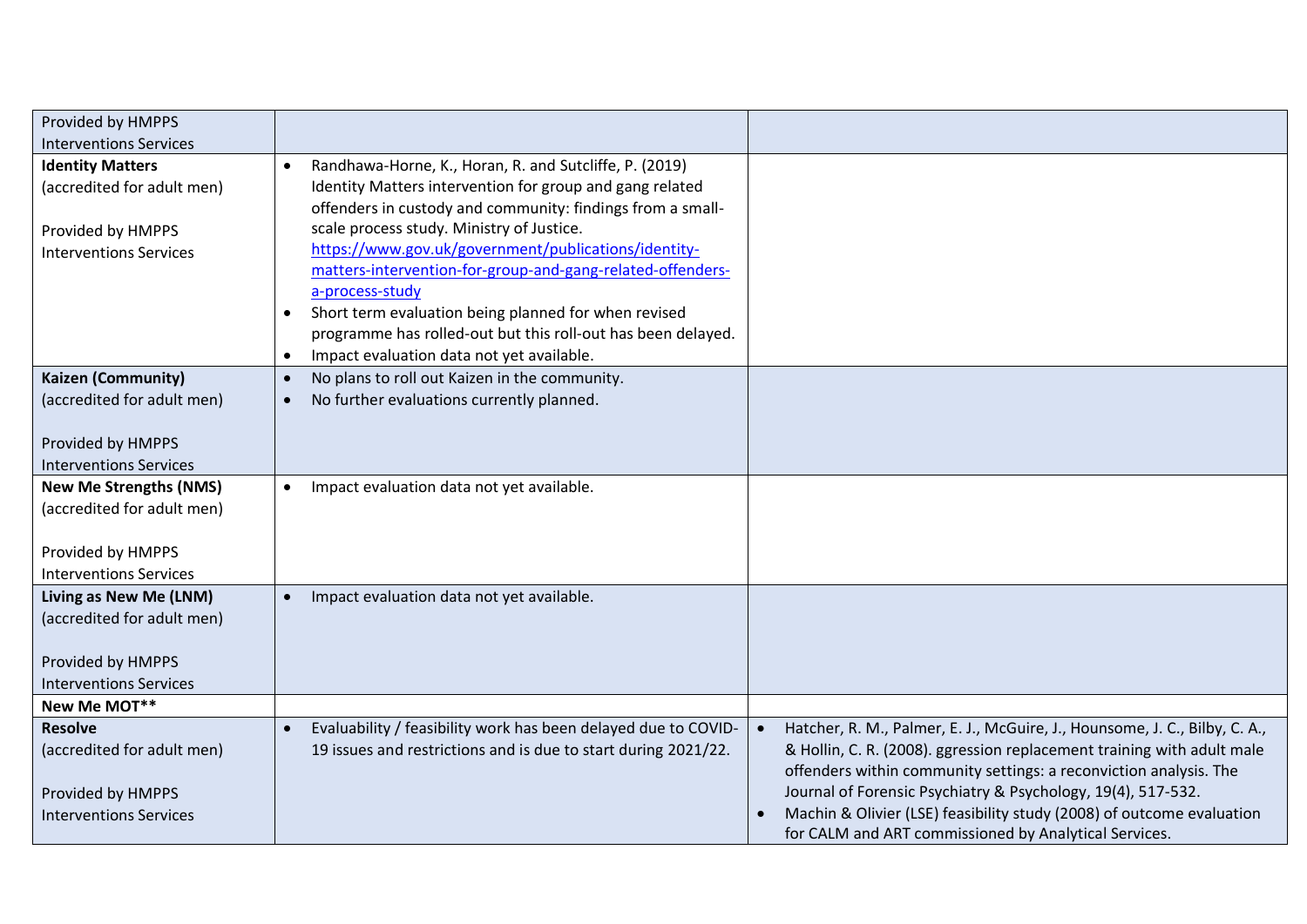| <b>Thinking Skills Programme</b><br>(accredited for adult men and<br>women)<br>Provided by HMPPS<br><b>Interventions Services</b> | Evaluation of TSP: Travers, R. (2021) being finalised for<br>release on GOV.UK. A reconviction study of the Thinking<br>Skills Programme in the community. HMPPS. Study already<br>published within doctoral thesis, Travers, R (2016) Why what<br>works works. Phd Thesis. University of Leicester.<br>https://lra.le.ac.uk/bitstream/2381/43087/1/2016TraversRP<br>hD redacted.pdf<br>Barnett, G. D. (2012). Gender-responsive programming: a<br>qualitative exploration of women's experiences of a gender-<br>neutral cognitive skills programme. Psychology, Crime & Law,<br>18(2), 155-176.<br>Impact evaluation data not yet available for the community<br>due to issues with CRC data. | Evaluation of young people version of predecessor programme:<br>McCathie, G., (2015) A large scale analysis of the JETS programme<br>using a model of clinically significant change. Doctoral thesis.<br>University of Leicester<br>Palmer, E. J., Hatcher, R. M., McGuire, J., & Hollin, C. R. (2015).<br>Cognitive skills programs for female offenders in the community: Effect<br>on reconviction. Criminal justice and behaviour, 42(4), 345-360.<br>Travers, R., Mann, R. E., & Hollin, C. R. (2014). Who benefits from<br>cognitive skills programs? Differential impact by risk and offense type.<br>Criminal Justice and Behavior, 41(9), 1103-1129.<br>Travers, R., Wakeling, H. C., Mann, R. E., & Hollin, C. R. (2013).<br>Reconviction following a cognitive skills intervention: An alternative<br>quasi-experimental methodology. Legal and Criminological Psychology,<br>$18(1)$ , 48-65.<br>Sadlier, G. (2010). Evaluation of the Impact of the HM Prison Service<br>Enhanced Thinking Skills Programme on Reoffending: Outcomes of the<br>Surveying Prisoner Crime Reduction (SPCR) Sample. Ministry of Justice<br>Research Series 19/10. London: Ministry of Justice.<br>McDougall, C., Perry, A.E., Clarbour, J., Bowles, R., & Worthy, G.<br>(2009). Evaluation of HM Prison Service Enhanced Thinking Skills<br>Programme: Report on the outcomes from a randomised controlled<br>trial. Ministry of Justice Research Series 3/09.<br>Hollin, C. R., McGuire, J., Hounsome, J. C., Hatcher, R. M., Bilby, C. A. L.,<br>& Palmer, E.J. (2008). Cognitive skills offending behavior programs in<br>the community: A reconviction analysis. Criminal Justice and Behavior,<br>35, 269-283.<br>McGuire, J., Bilby, C. A. L., Hatcher, R. M., Hollin, C. R., Hounsome, J., &<br>Palmer, E. J. (2008). Evaluation of structured cognitive-behavioural<br>treatment programmes in reducing criminal recidivism. Journal of<br>Experimental Criminology, 4, 21-40.<br>Palmer, E. J., McGuire, J., Hatcher, R. M., Hounsome, J. C., Bilby, C. A.<br>L., & Hollin, C. R.(2008). The importance of appropriate allocation to<br>offending behavior programs. International Journal of Offender<br>Therapy and Comparative Criminology, 52, 206-221. |
|-----------------------------------------------------------------------------------------------------------------------------------|-------------------------------------------------------------------------------------------------------------------------------------------------------------------------------------------------------------------------------------------------------------------------------------------------------------------------------------------------------------------------------------------------------------------------------------------------------------------------------------------------------------------------------------------------------------------------------------------------------------------------------------------------------------------------------------------------|----------------------------------------------------------------------------------------------------------------------------------------------------------------------------------------------------------------------------------------------------------------------------------------------------------------------------------------------------------------------------------------------------------------------------------------------------------------------------------------------------------------------------------------------------------------------------------------------------------------------------------------------------------------------------------------------------------------------------------------------------------------------------------------------------------------------------------------------------------------------------------------------------------------------------------------------------------------------------------------------------------------------------------------------------------------------------------------------------------------------------------------------------------------------------------------------------------------------------------------------------------------------------------------------------------------------------------------------------------------------------------------------------------------------------------------------------------------------------------------------------------------------------------------------------------------------------------------------------------------------------------------------------------------------------------------------------------------------------------------------------------------------------------------------------------------------------------------------------------------------------------------------------------------------------------------------------------------------------------------------------------------------------------------------------------------------------------------------------------------------------------------------------------------------------------------------------------------------------------------------------------------|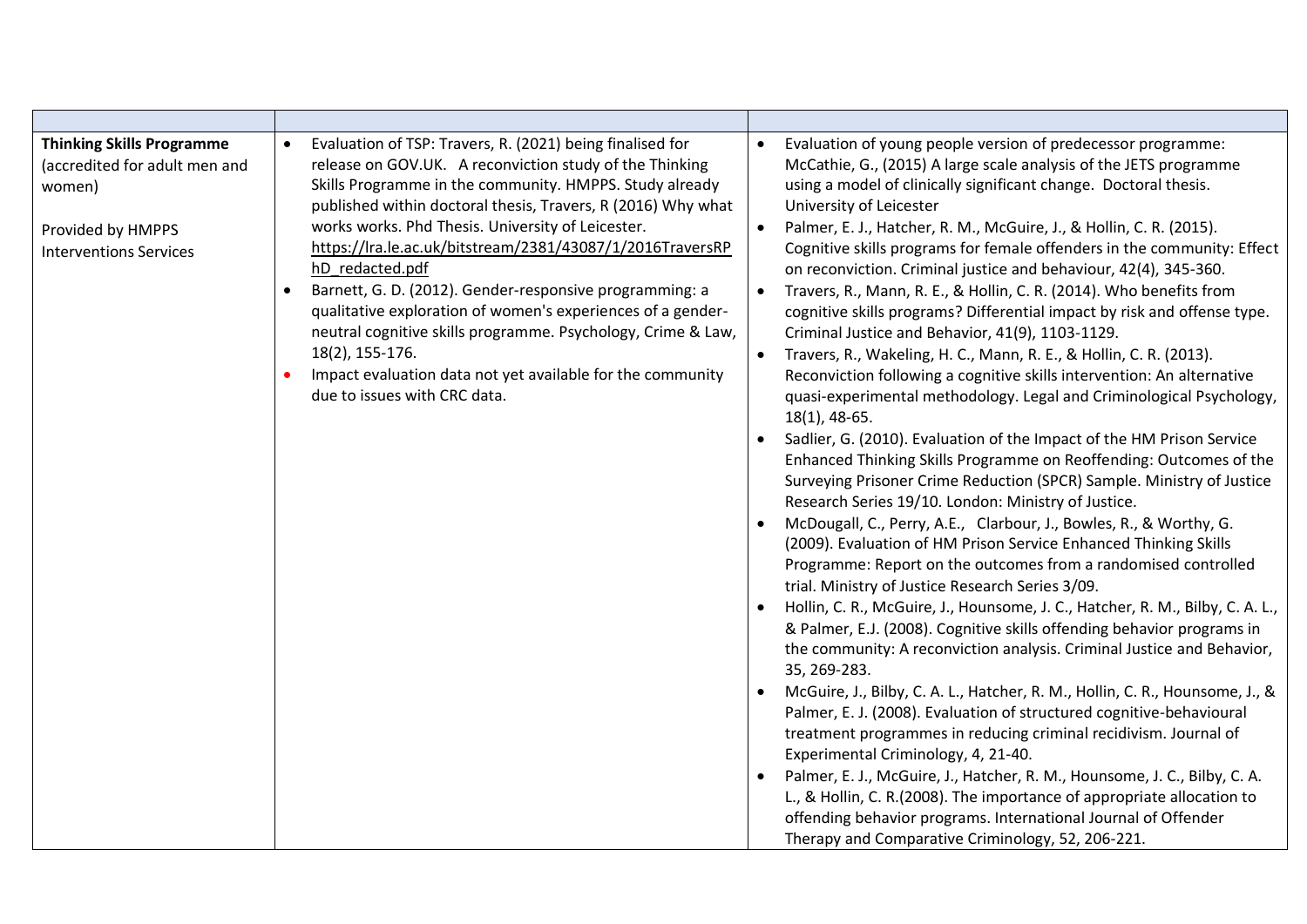| Palmer, E. J., McGuire, J., Hounsome, J. C., Hatcher, R. M., Bilby, C. A.<br>L., & Hollin, C. R. (2007). Offending behaviour programmes in the<br>community: The effects on reconviction of three programmes with<br>adult male offenders. Legal and Criminological Psychology, 12, 251-<br>264. |
|--------------------------------------------------------------------------------------------------------------------------------------------------------------------------------------------------------------------------------------------------------------------------------------------------|
| Matrix & Jerry Lee centre 2006 feasibility study for impact evaluation<br>ETS/Think First - unpublished paper commissioned by HO RDS                                                                                                                                                             |
| Hollin, C., Palmer, E., McGuire, J., Hounsome, J., Hatcher, R., Bilby, C.,<br>& Clark, C. (2004). Pathfinder programmes in the Probation Service: A<br>retrospective analysis. Home Office Online Report, 66(04).                                                                                |
| Falshaw, L., Friendship, C., Travers, R., & Nugent, F. (2003). Searching<br>for 'What Works': an evaluation of cognitive skills programmes. Home<br>Office Research Findings 206. London: Home Office.                                                                                           |
| Friendship, C., Blud, L., Erikson, M., Travers, R. & Thornton, D. (2003)<br>Cognitive-behavioural treatment for imprisoned offenders: An<br>evaluation of HM Prison Service's cognitive skills programmes. Legal<br>and Criminological Psychology, 8, 103-114.                                   |
| Evaluation of predecessor programme: Friendship, C., Blud, L., Erikson,<br>M. & Travers, R. (2002). An evaluation of cognitive behavioural<br>treatment for prisoners. Home Office Findings No. 161. London: Home<br>Office.                                                                     |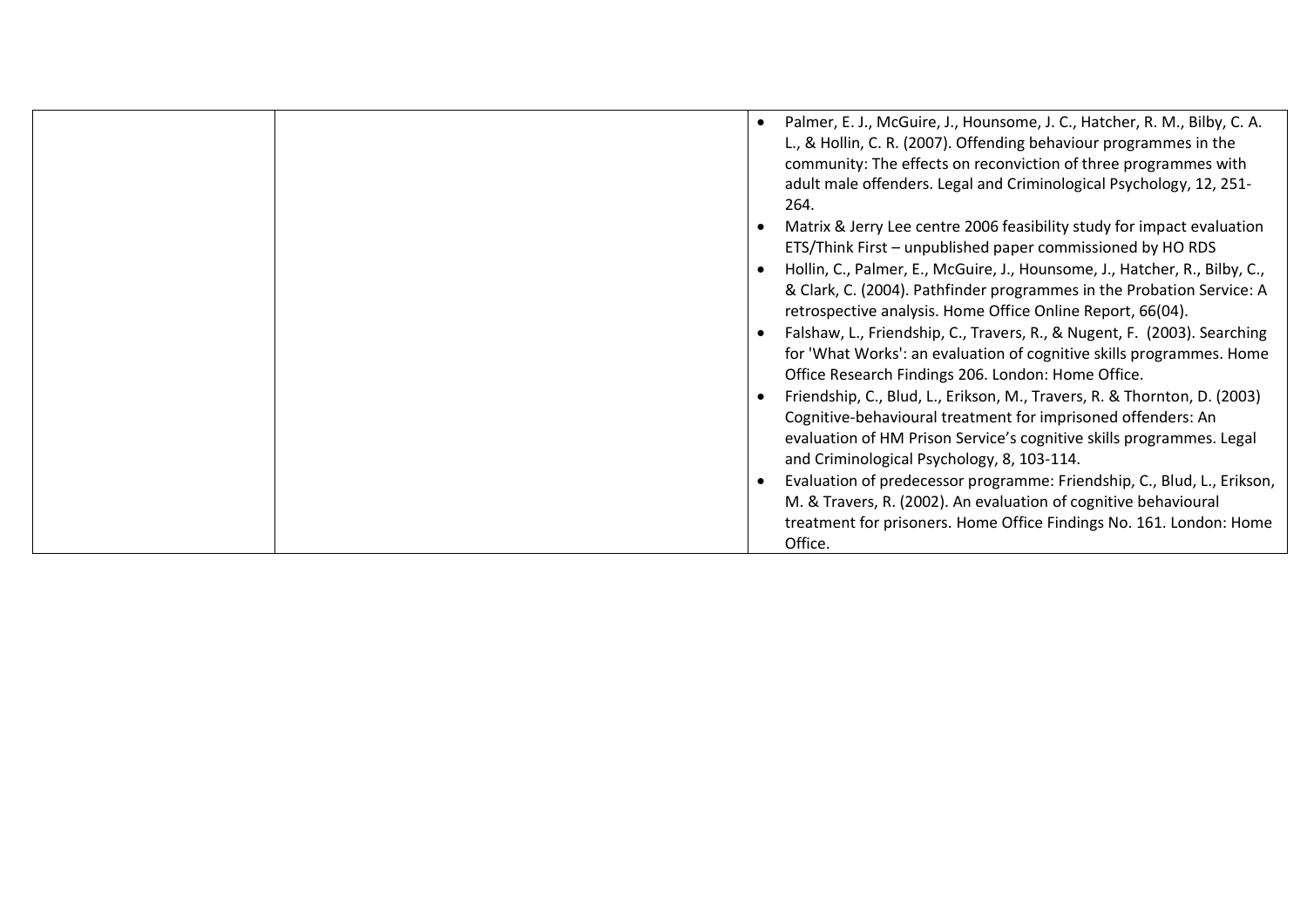## **HMPPS Accredited Programmes for delivery in Custody**

| Accredited<br>✓<br>Programme<br>[and provider]                                                                                         | <b>Evaluation information</b>                                                                                                | <b>Evaluation predecessors</b> <sup>2</sup>                                                                                                                                                                             |
|----------------------------------------------------------------------------------------------------------------------------------------|------------------------------------------------------------------------------------------------------------------------------|-------------------------------------------------------------------------------------------------------------------------------------------------------------------------------------------------------------------------|
| <b>Alcohol Related</b><br><b>Violence (ARV)</b><br>(accredited for adult<br>men)<br>Provided by HMPPS<br><b>Interventions Services</b> | No evaluation completed due to small<br>participant numbers.<br>ARV has been removed from the programmes<br>offer (2019/20). |                                                                                                                                                                                                                         |
| <b>Becoming New Me+</b><br>$(BNM+)$<br>(accredited for adult<br>men)<br>Provided by HMPPS<br><b>Interventions Services</b>             | Impact evaluation data not yet available.                                                                                    | Williams, F. (2014). The assessment and treatment of intellectually disabled sexual<br>offenders: The development and evaluation of the Becoming New Me treatment<br>programme. PsychD Thesis: University of Roehampton |

<sup>2</sup> Evaluation used to inform developmental work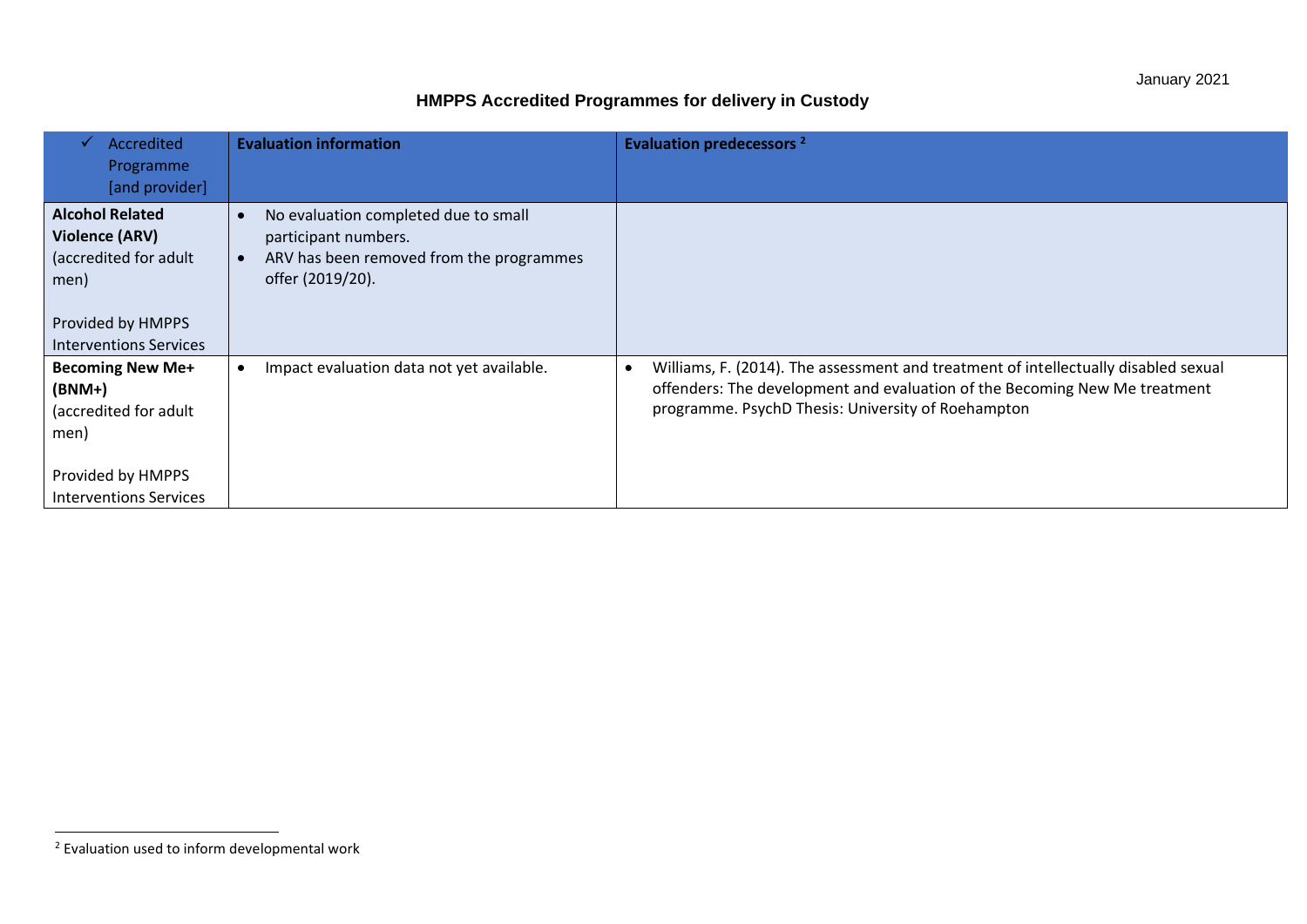| <b>Building Better</b><br><b>Relationships (BBR)</b><br>(accredited for adult<br>men)<br>Provided by HMPPS<br><b>Interventions Services</b>            | Evaluability / feasibility work to inform the best<br>approach for impact evaluation has been<br>delayed due to COVID-19 issues and restrictions.<br>Scoping planned to re-start during 2021/22.                                                                                                                                                                                                                                                                                             | Bloomfield, S. & Dixon, L. (2015). An outcome evaluation of the Integrated Domestic<br>Abuse Programme (IDAP) and Community Domestic Violence Programme (CDVP). NOMS<br>Analytical study. London: NOMS.<br>Bullock, K., Sarre, S., Tarling, R., & Wilkinson, M. (2010). The delivery of domestic abuse<br>programmes. An implementation study of the delivery of domestic abuse programmes in<br>probation areas and her Majestys Prison Services. Ministry of Justice Research Series,<br>$15(10)$ .<br>Bloomfield, S., (2009). An exploration of the relationship between treatment change and<br>recidivism for Intimate Partner Violence perpetrators NOMS<br>Bilby, C., & Hatcher, R. (2004). Early stages in the development of the Integrated Domestic<br>Abuse Programme (IDAP): implementing the Duluth Domestic Violence pathfinder.<br>London, UK: Home Office. |
|--------------------------------------------------------------------------------------------------------------------------------------------------------|----------------------------------------------------------------------------------------------------------------------------------------------------------------------------------------------------------------------------------------------------------------------------------------------------------------------------------------------------------------------------------------------------------------------------------------------------------------------------------------------|----------------------------------------------------------------------------------------------------------------------------------------------------------------------------------------------------------------------------------------------------------------------------------------------------------------------------------------------------------------------------------------------------------------------------------------------------------------------------------------------------------------------------------------------------------------------------------------------------------------------------------------------------------------------------------------------------------------------------------------------------------------------------------------------------------------------------------------------------------------------------|
| <b>Building Skills for</b><br><b>Recovery (BSR)</b><br>(accredited for adult<br>men and women)<br>Provided by HMPPS<br><b>Interventions Services</b>   | Colquhoun-Flannery, C., Powis, B., Randhawa, K.<br>$\bullet$<br>(2018). Examining the Efficacy of the Building<br>Skills for Recovery (BSR) Programme for<br>Substance-Misusing Offenders in Custody in<br>England and Wales. HMPPS.<br>https://www.gov.uk/government/publications/e<br>xamining-the-efficacy-of-the-building-skills-for-<br>recovery-programme-for-substance-misusing-<br>offenders-in-custody<br>BSR is being removed from the programmes<br>$\bullet$<br>offer (2021/22). | Hollin, C., Palmer, E., McGuire, J., Hounsome, J., Hatcher, R., Bilby, C., & Clark, C. (2004).<br>Pathfinder programmes in the Probation Service: A retrospective analysis. Home Office<br>Online Report, 66(04).                                                                                                                                                                                                                                                                                                                                                                                                                                                                                                                                                                                                                                                          |
| Choices, Actions,<br>Relationships,<br><b>Emotions (CARE)</b><br>(accredited for adult<br>women)<br>Provided by HMPPS<br><b>Interventions Services</b> | Wilkinson, K., Bloomfield, S. and Ashcroft, Sarah.<br>(2019) Intervening with women offenders: a<br>process and interim outcome study of the<br>Choices, Actions, Relationships and Emotions<br>(CARE) programme. Ministry of Justice.<br>https://www.gov.uk/government/publications/in<br>tervening-with-women-offenders-a-process-and-<br>interim-outcome-study-of-the-choices-actions-<br>relationships-and-emotions-care-programme                                                       |                                                                                                                                                                                                                                                                                                                                                                                                                                                                                                                                                                                                                                                                                                                                                                                                                                                                            |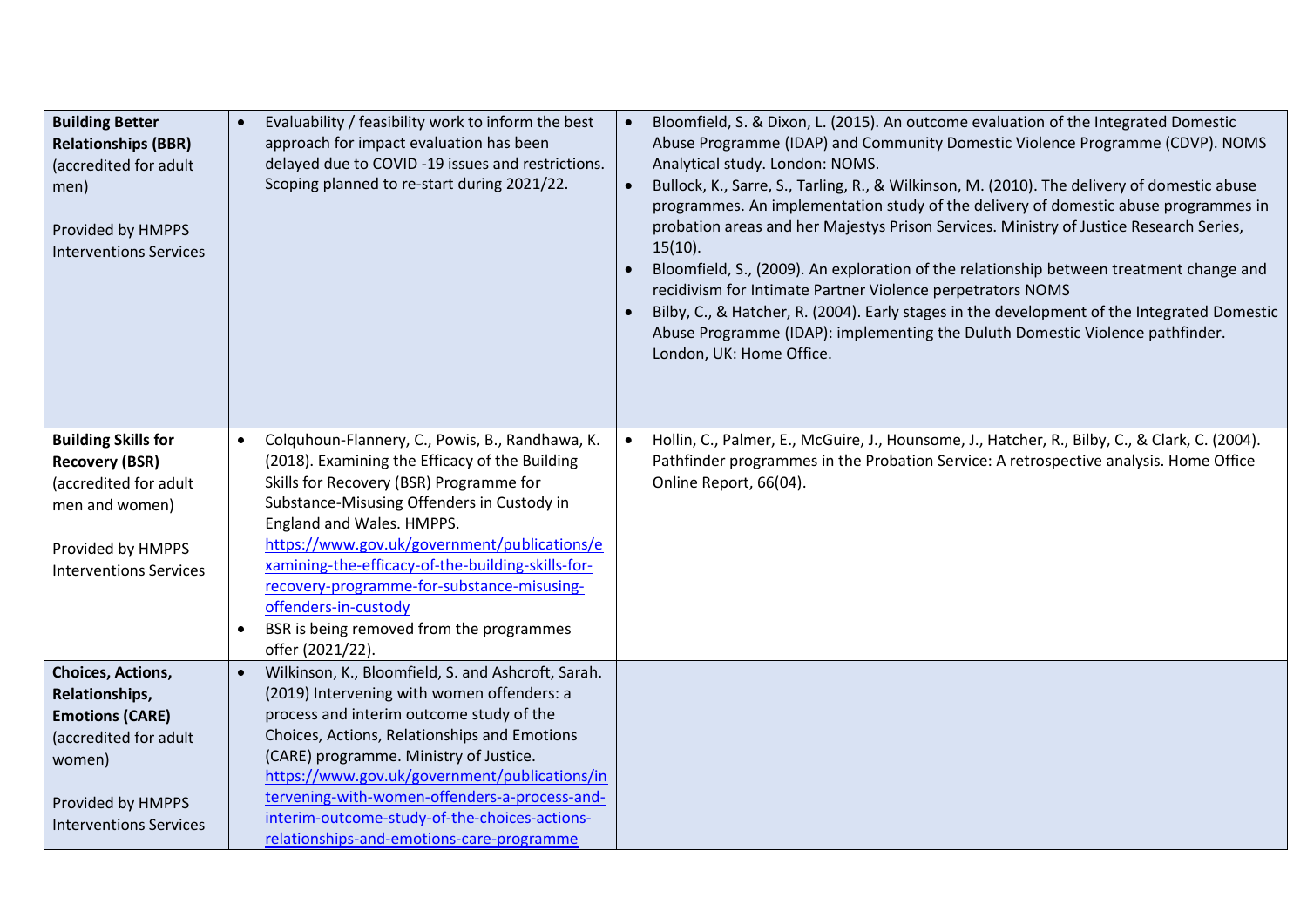|                                                                                                                                                       | Impact evaluation data not yet available.<br>This programme is currently under review.                                                                                                                                                                                                                                                                                                                                                                                             |
|-------------------------------------------------------------------------------------------------------------------------------------------------------|------------------------------------------------------------------------------------------------------------------------------------------------------------------------------------------------------------------------------------------------------------------------------------------------------------------------------------------------------------------------------------------------------------------------------------------------------------------------------------|
| <b>Healthy Identity</b><br><b>Intervention (HII)</b><br>(accredited for adult<br>men and women)<br>Provided by HMPPS<br><b>Interventions Services</b> | Dean, C., Lloyd, M., Keane, C., Powis, B., &<br>Randhawa, K. (2018). Intervening with Extremist<br>Offenders - A Pilot Study. HMPPS.<br>https://assets.publishing.service.gov.uk/govern<br>ment/uploads/system/uploads/attachment data<br>/file/727966/Intervening with Extremist Offen<br>ders A Pilot Study.pdf<br>Short-term outcome evaluation underway.<br>Delivery has been delayed due to COVID-19<br>issues and restrictions.<br>Impact evaluation data not yet available. |
| <b>Healthy Sex</b><br>Programme (HSP)<br>(accredited for adult<br>men)<br>Provided by HMPPS<br><b>Interventions Services</b>                          | Short term outcome evaluation underway.<br>$\bullet$<br>Impact evaluation data not yet available.                                                                                                                                                                                                                                                                                                                                                                                  |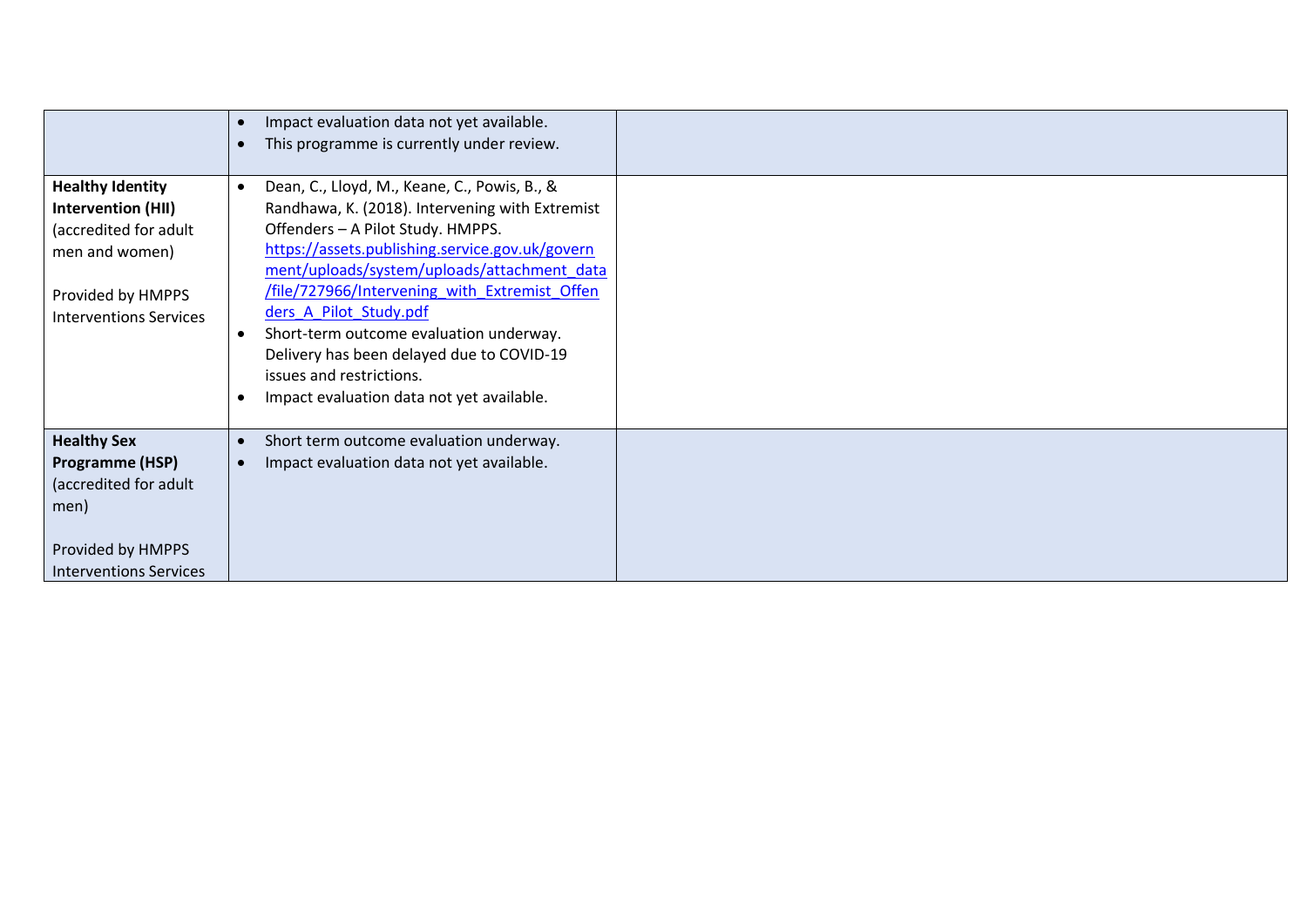| Horizon<br>(accredited for adult<br>men)<br>Provided by HMPPS<br><b>Interventions Services</b>                      | Wilkinson, K., & Powis, B. (2019). A process study<br>of the Horizon Programme. London, U.K.<br>Ministry of Justice.<br>https://www.gov.uk/government/publications/a<br>-process-study-of-the-horizon-programme<br>Short-term outcome evaluation underway.<br>$\bullet$<br>Impact evaluation data not yet available.<br>$\bullet$                                                                                                                                                                                                                | Mews, A., DiBella, L., Purver, M. (2017). Impact evaluation of the prison-based Core Sex<br>$\bullet$<br>Offender Treatment Programme, Ministry of Justice: Ministry of Justice Analytical Series.<br>ISBN 978-1-84099-783-5<br>Beech, A., Oliver, C., Fisher, D., & Beckett, R. (2005). STEP 4: The Sex Offender Treatment<br>$\bullet$<br>Programme in prison: Addressing the offending behaviour of rapists and sexual murders.<br>University of Birmingham.<br>http://www.hmprisonservice.gov.uk/assets/documents/100013DBStep 4 SOTP report<br>2005.pdf<br>Friendship, C., Mann, R., & Beech, A. (2003). The prison-based Sex Offender Treatment<br>Programme - an evaluation. Home Office Research Findings: 205. |
|---------------------------------------------------------------------------------------------------------------------|--------------------------------------------------------------------------------------------------------------------------------------------------------------------------------------------------------------------------------------------------------------------------------------------------------------------------------------------------------------------------------------------------------------------------------------------------------------------------------------------------------------------------------------------------|-------------------------------------------------------------------------------------------------------------------------------------------------------------------------------------------------------------------------------------------------------------------------------------------------------------------------------------------------------------------------------------------------------------------------------------------------------------------------------------------------------------------------------------------------------------------------------------------------------------------------------------------------------------------------------------------------------------------------|
| <b>Identity Matters (IM)</b><br>(accredited for adult<br>men)<br>Provided by HMPPS<br><b>Interventions Services</b> | Randhawa-Horne, K., Horan, R. and Sutcliffe, P.<br>(2019) Identity Matters intervention for group<br>and gang related offenders in custody and<br>community: findings from a small-scale process<br>study. Ministry of Justice.<br>https://www.gov.uk/government/publications/id<br>entity-matters-intervention-for-group-and-gang-<br>related-offenders-a-process-study<br>Short term evaluation being planned for when<br>revised programme has rolled-out but this roll-<br>out has been delayed<br>Impact evaluation data not yet available. |                                                                                                                                                                                                                                                                                                                                                                                                                                                                                                                                                                                                                                                                                                                         |
| Kaizen (Custody)<br>(accredited for adult<br>men)<br>Provided by HMPPS                                              | Short-term outcome study planned. Scoping<br>$\bullet$<br>delayed due to COVID-19 issues and restrictions.<br>Impact evaluation data not yet available.<br>$\bullet$                                                                                                                                                                                                                                                                                                                                                                             | Mews, A., DiBella, L., Purver, M. (2017). Impact evaluation of the prison-based Core Sex<br>$\bullet$<br>Offender Treatment Programme, Ministry of Justice: Ministry of Justice Analytical Series.<br>ISBN 978-1-84099-783-5<br>Hatcher, R. M., Palmer, E. J., McGuire, J., Hounsome, J. C., Bilby, C. A., & Hollin, C. R.                                                                                                                                                                                                                                                                                                                                                                                              |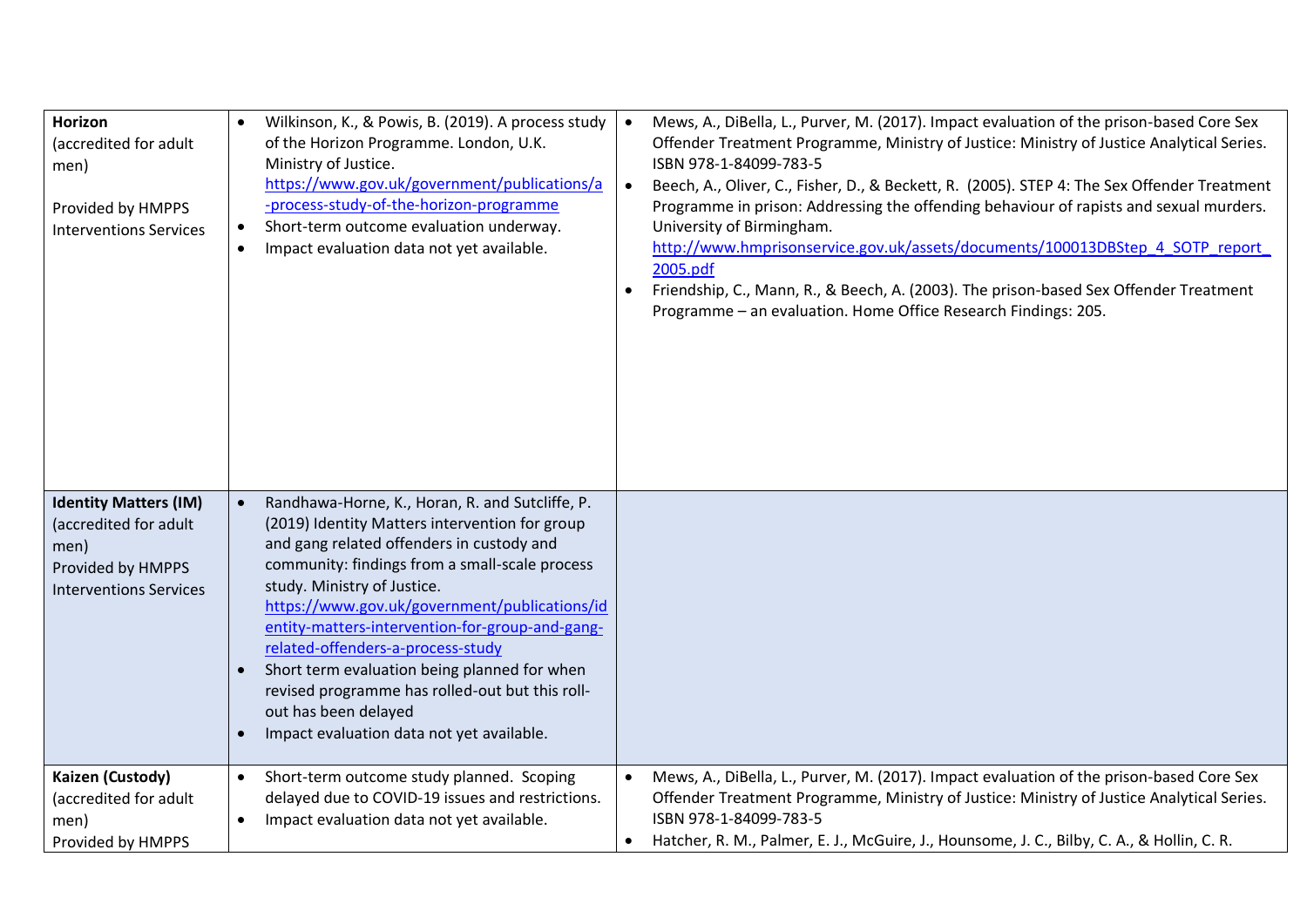| <b>Interventions Services</b>                                                                                           |                                           | (2008). Aggression replacement training with adult male offenders within community<br>settings: a reconviction analysis. The Journal of Forensic Psychiatry & Psychology, 19(4),<br>517-532.<br>Machin & Olivier (LSE) feasibility study (2008) of outcome evaluation for CALM and ART<br>commissioned by Analytical Services<br>Beech, A., Oliver, C., Fisher, D., & Beckett, R. (2005). STEP 4: The Sex Offender Treatment<br>Programme in prison: Addressing the offending behaviour of rapists and sexual murders.<br>University of Birmingham.<br>http://www.hmprisonservice.gov.uk/assets/documents/100013DBStep 4 SOTP report<br>2005.pdf<br>Friendship, C., Mann, R., & Beech, A. (2003). The prison-based Sex Offender Treatment<br>Programme - an evaluation. Home Office Research Findings: 205. |
|-------------------------------------------------------------------------------------------------------------------------|-------------------------------------------|-------------------------------------------------------------------------------------------------------------------------------------------------------------------------------------------------------------------------------------------------------------------------------------------------------------------------------------------------------------------------------------------------------------------------------------------------------------------------------------------------------------------------------------------------------------------------------------------------------------------------------------------------------------------------------------------------------------------------------------------------------------------------------------------------------------|
| <b>Living as New Me</b><br>(LNM)<br>(accredited for adult<br>men)<br>Provided by HMPPS<br><b>Interventions Services</b> | Impact evaluation data not yet available. |                                                                                                                                                                                                                                                                                                                                                                                                                                                                                                                                                                                                                                                                                                                                                                                                             |
| <b>New Me Strengths</b><br>(NMS)<br>(accredited for adult<br>men)<br>Provided by HMPPS<br><b>Interventions Services</b> | Impact evaluation data not yet available. |                                                                                                                                                                                                                                                                                                                                                                                                                                                                                                                                                                                                                                                                                                                                                                                                             |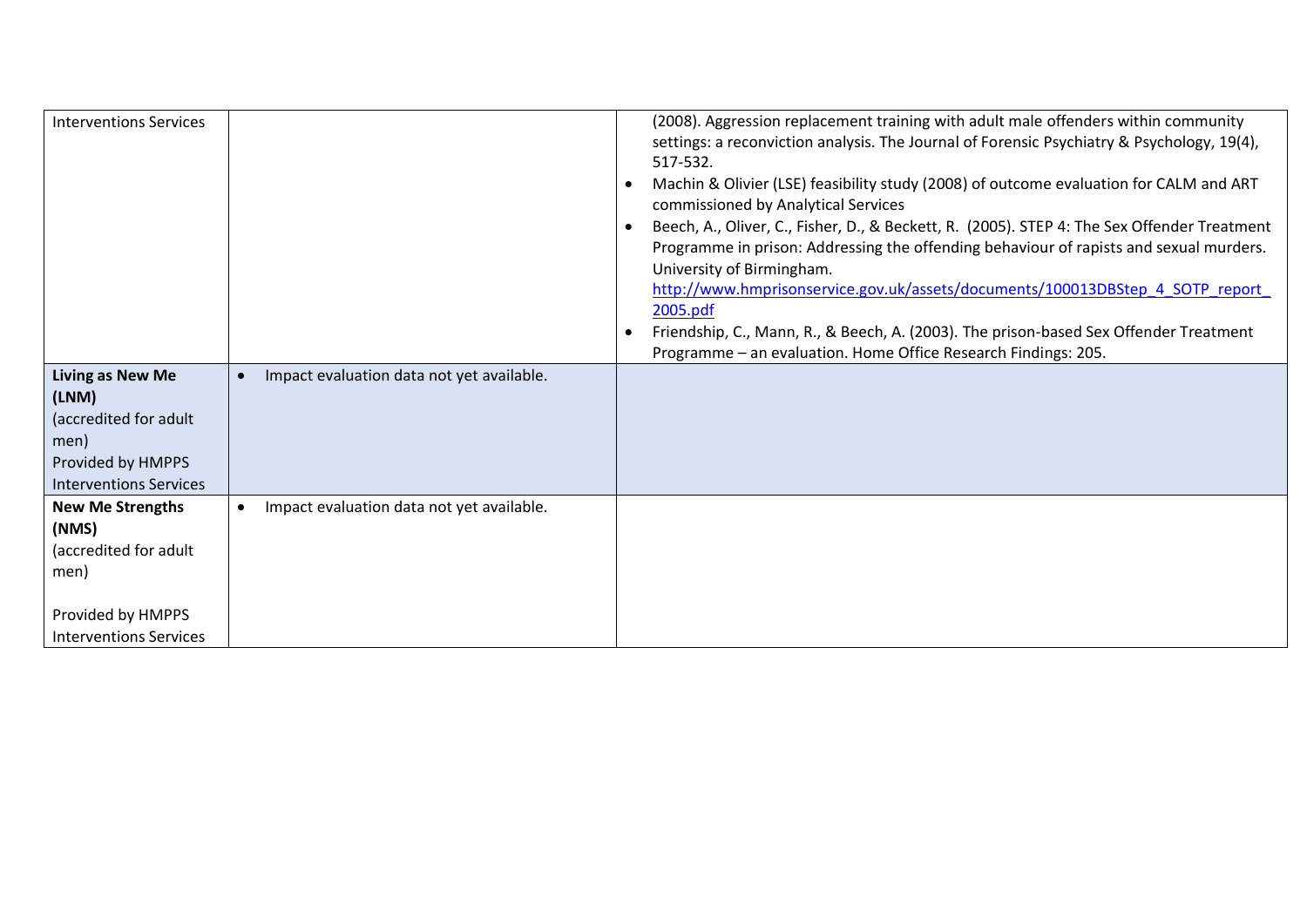| <b>Resolve</b><br>(accredited for adult<br>men)<br>Provided by HMPPS<br><b>Interventions Services</b> | Reoffending impact evaluation is planned to be<br>published as an Official Statists report on<br>GOV.UK on 21st January 2021. | Hatcher, R. M., Palmer, E. J., McGuire, J., Hounsome, J. C., Bilby, C. A., & Hollin, C. R.<br>(2008). Aggression replacement training with adult male offenders within community<br>settings: a reconviction analysis. The Journal of Forensic Psychiatry & Psychology, 19(4),<br>517-532.<br>Machin & Olivier (LSE) feasibility study (2008) of outcome evaluation for CALM and ART<br>commissioned by Analytical Services |
|-------------------------------------------------------------------------------------------------------|-------------------------------------------------------------------------------------------------------------------------------|-----------------------------------------------------------------------------------------------------------------------------------------------------------------------------------------------------------------------------------------------------------------------------------------------------------------------------------------------------------------------------------------------------------------------------|
| Therapeutic                                                                                           | Impact evaluation being conducted by National                                                                                 |                                                                                                                                                                                                                                                                                                                                                                                                                             |
| communities                                                                                           | Centre of Social Research. Delivery is delayed                                                                                |                                                                                                                                                                                                                                                                                                                                                                                                                             |
|                                                                                                       | due to COVID-19 issues and restrictions.                                                                                      |                                                                                                                                                                                                                                                                                                                                                                                                                             |
|                                                                                                       | Miller, S and Brown, J. (2010) HMP Dovegate's<br>Therapeutic Community: An analysis of                                        |                                                                                                                                                                                                                                                                                                                                                                                                                             |
|                                                                                                       | reconviction data, Therapeutic Communities, 31,                                                                               |                                                                                                                                                                                                                                                                                                                                                                                                                             |
|                                                                                                       | $62 - 75.$                                                                                                                    |                                                                                                                                                                                                                                                                                                                                                                                                                             |
|                                                                                                       | National Centre for Social Research. Democratic                                                                               |                                                                                                                                                                                                                                                                                                                                                                                                                             |
|                                                                                                       | Therapeutic Communities (DTcs) Impact Study                                                                                   |                                                                                                                                                                                                                                                                                                                                                                                                                             |
|                                                                                                       | (expected to be ready for release by end                                                                                      |                                                                                                                                                                                                                                                                                                                                                                                                                             |
|                                                                                                       | 2019/20).                                                                                                                     |                                                                                                                                                                                                                                                                                                                                                                                                                             |
|                                                                                                       | Newton, M. (2010) Changes in prison offending<br>among residents of a prison-based therapeutic                                |                                                                                                                                                                                                                                                                                                                                                                                                                             |
|                                                                                                       | community. In Shuker, R. and Sullivan, E. (Eds.)                                                                              |                                                                                                                                                                                                                                                                                                                                                                                                                             |
|                                                                                                       | Grendon and the Emergence of Forensic                                                                                         |                                                                                                                                                                                                                                                                                                                                                                                                                             |
|                                                                                                       | Therapeutic Communities: Developments in                                                                                      |                                                                                                                                                                                                                                                                                                                                                                                                                             |
|                                                                                                       | Research and Practice. Oxford: Wiley-Blackwell.                                                                               |                                                                                                                                                                                                                                                                                                                                                                                                                             |
|                                                                                                       | Rivlin, A. (2010) Suicide and Self-injurious                                                                                  |                                                                                                                                                                                                                                                                                                                                                                                                                             |
|                                                                                                       | Behaviours at HMP Grendon. In Shuker, R. and                                                                                  |                                                                                                                                                                                                                                                                                                                                                                                                                             |
|                                                                                                       | Sullivan, E. (Eds.) Grendon and the Emergence of                                                                              |                                                                                                                                                                                                                                                                                                                                                                                                                             |
|                                                                                                       | <b>Forensic Therapeutic Communities:</b><br>Developments in Research and Practice. Oxford:                                    |                                                                                                                                                                                                                                                                                                                                                                                                                             |
|                                                                                                       | Wiley-Blackwell.                                                                                                              |                                                                                                                                                                                                                                                                                                                                                                                                                             |
|                                                                                                       | Marshall, P. (1997) Justice and Behavior, 35, 269-                                                                            |                                                                                                                                                                                                                                                                                                                                                                                                                             |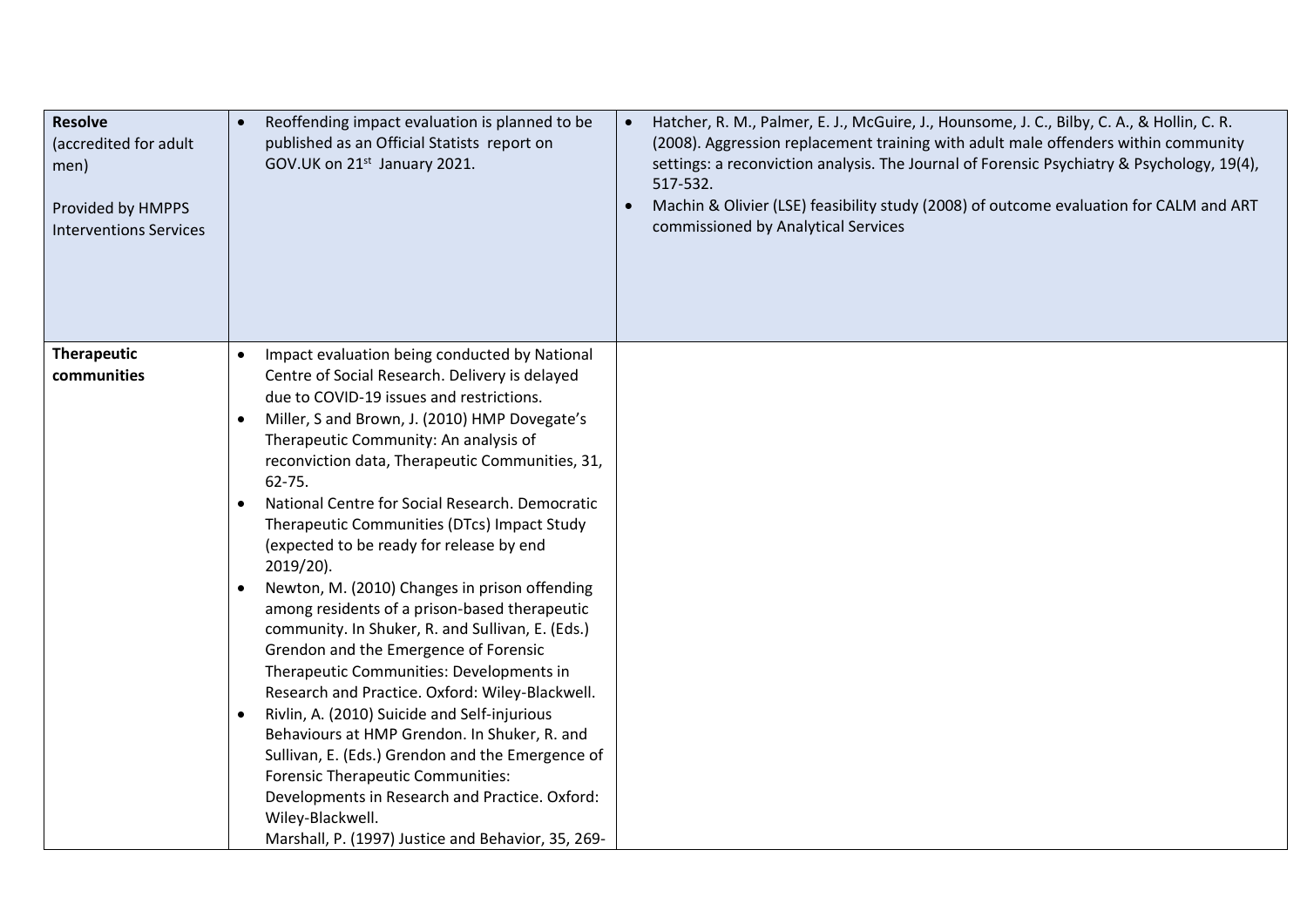|                                                                                                                                            | 283. A Reconviction Study of HMP Grendon<br>therapeutic community. Home Office Research,<br>Development and Statistics Directorate,<br>Research Findings no.115.                                                                                                                                                                                                                                                                                                |                                                                                                                                                                                                                                                                                                                                                                                                                                                                                                                                                                                                                                                                                                                                                                                                                                                                                                                                                                                                                                                                                                                                                                                                                                                                                                                                                                                                                                                                                                                                                                                                                                                                                                                                                                                                                                                                                                                                                                                                                                                                                                                                                             |
|--------------------------------------------------------------------------------------------------------------------------------------------|-----------------------------------------------------------------------------------------------------------------------------------------------------------------------------------------------------------------------------------------------------------------------------------------------------------------------------------------------------------------------------------------------------------------------------------------------------------------|-------------------------------------------------------------------------------------------------------------------------------------------------------------------------------------------------------------------------------------------------------------------------------------------------------------------------------------------------------------------------------------------------------------------------------------------------------------------------------------------------------------------------------------------------------------------------------------------------------------------------------------------------------------------------------------------------------------------------------------------------------------------------------------------------------------------------------------------------------------------------------------------------------------------------------------------------------------------------------------------------------------------------------------------------------------------------------------------------------------------------------------------------------------------------------------------------------------------------------------------------------------------------------------------------------------------------------------------------------------------------------------------------------------------------------------------------------------------------------------------------------------------------------------------------------------------------------------------------------------------------------------------------------------------------------------------------------------------------------------------------------------------------------------------------------------------------------------------------------------------------------------------------------------------------------------------------------------------------------------------------------------------------------------------------------------------------------------------------------------------------------------------------------------|
| <b>Thinking Skills</b><br>Programme (TSP)<br>(accredited for adult<br>men and women)<br>Provided by HMPPS<br><b>Interventions Services</b> | Barnett, G. D. (2012). Gender-responsive<br>programming: a qualitative exploration of<br>women's experiences of a gender-neutral<br>cognitive skills programme. Psychology, Crime &<br>Law, 18(2), 155-176.<br>Prison misconduct impact evaluation underway.<br>Delivery has been delayed due to COVID-19<br>issues and restrictions. Results will be published<br>in due course.<br>Prison reoffending impact study is planned to be<br>scoped during 2021/22. | Palmer, E. J., Hatcher, R. M., McGuire, J., & Hollin, C. R. (2015). Cognitive skills programs<br>for female offenders in the community: Effect on reconviction. Criminal justice and<br>behavior, 42(4), 345-360.<br>Evaluation of young people version of predecessor programme: McCathie, G., (2015) A<br>$\bullet$<br>large scale analysis of the JETS programme using a model of clinically significant change.<br>Doctoral thesis. University of Leicester<br>Travers, R., Mann, R. E., & Hollin, C. R. (2014). Who benefits from cognitive skills<br>programs? Differential impact by risk and offense type. Criminal Justice and Behavior,<br>41(9), 1103-1129.<br>Travers, R., Wakeling, H. C., Mann, R. E., & Hollin, C. R. (2013). Reconviction following a<br>cognitive skills intervention: An alternative quasi-experimental methodology. Legal and<br>Criminological Psychology, 18(1), 48-65.<br>Sadlier, G. (2010). Evaluation of the Impact of the HM Prison Service Enhanced Thinking<br>Skills Programme on Reoffending: Outcomes of the Surveying Prisoner Crime Reduction<br>(SPCR) Sample. Ministry of Justice Research Series 19/10. London: Ministry of Justice.<br>McDougall, C., Perry, A.E., Clarbour, J., Bowles, R., & Worthy, G. (2009). Evaluation of HM<br>Prison Service Enhanced Thinking Skills Programme: Report on the outcomes from a<br>randomised controlled trial. Ministry of Justice Research Series 3/09.<br>Hollin, C. R., McGuire, J., Hounsome, J. C., Hatcher, R. M., Bilby, C. A. L., & Palmer, E.J.<br>(2008). Cognitive skills offending behavior programs in the community: A reconviction<br>analysis. Criminal Justice and Behavior, 35, 269-283.<br>McGuire, J., Bilby, C. A. L., Hatcher, R. M., Hollin, C. R., Hounsome, J., & Palmer, E. J.<br>(2008). Evaluation of structured cognitive-behavioural treatment programmes in reducing<br>criminal recidivism. Journal of Experimental Criminology, 4, 21-40.<br>Palmer, E. J., McGuire, J., Hatcher, R. M., Hounsome, J. C., Bilby, C. A. L., & Hollin, C.<br>R.(2008). The importance of appropriate allocation to offending behavior programs. |